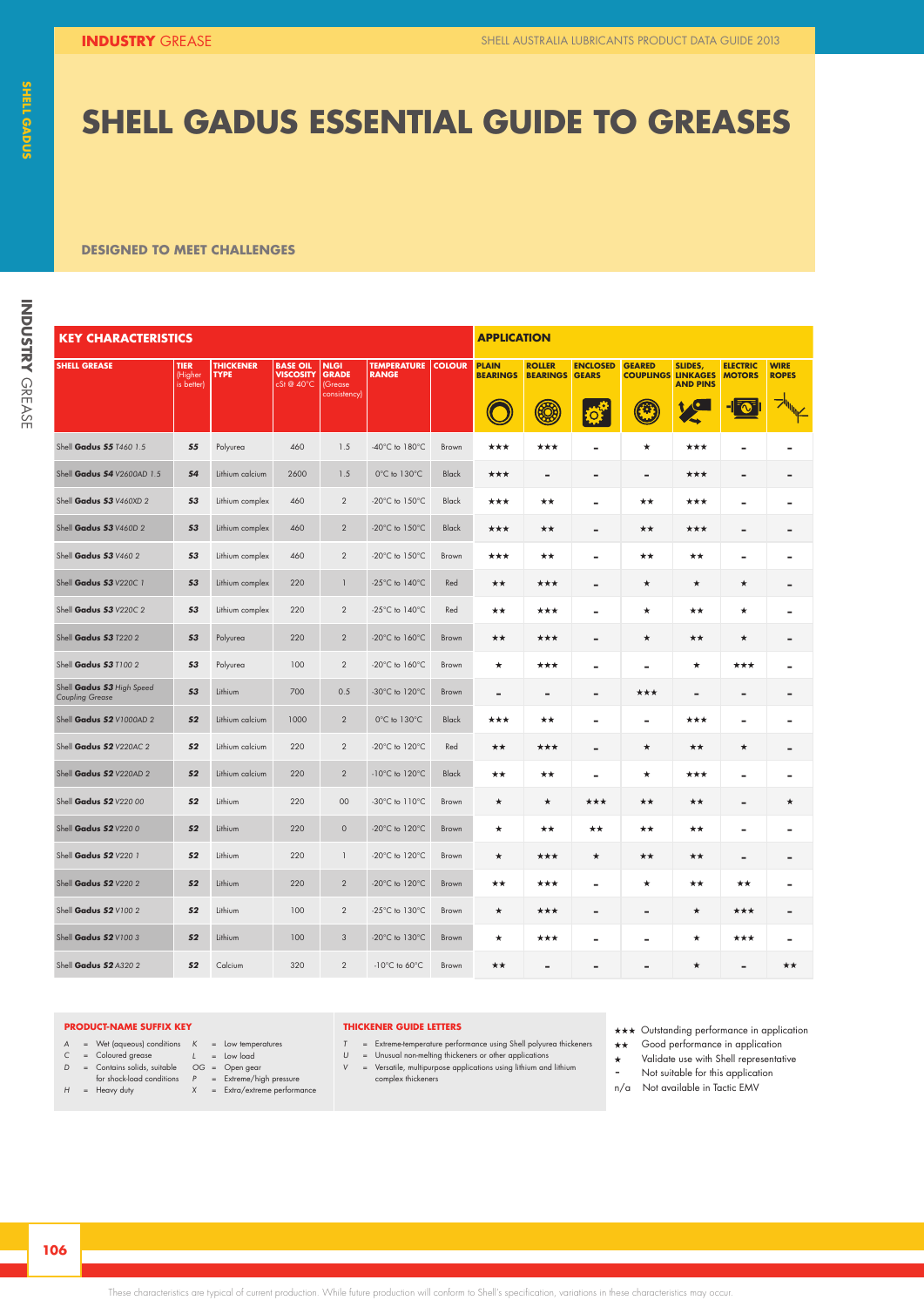**KERASE FEATURE** 

| <b>OPEN</b><br><b>GEARS</b> | <b>HIGH</b><br><b>SPEED</b> | LOW<br><b>SPEED</b> | <b>HIGH</b><br>TEMP.     | LOW<br>TEMP.             | <b>PRESSURE</b> | <b>EXTREME VIBRATION WATER</b>                                               |         | <b>SHOCK</b><br><b>LOAD</b> | LIFE.                       | <b>CONTAINS PUMP-</b><br><b>SOLIDS</b> | <b>ABILITY</b> |     | TACTIC EMV <sup>*</sup> SHELL GREASE                |
|-----------------------------|-----------------------------|---------------------|--------------------------|--------------------------|-----------------|------------------------------------------------------------------------------|---------|-----------------------------|-----------------------------|----------------------------------------|----------------|-----|-----------------------------------------------------|
| <b>REA</b>                  | $\frac{1}{RPM}$             | Q<br>RPM            | E.                       | ≉∩<br>4                  | å               | $\left(\left(\left[\begin{array}{c} 1 \\ 1 \end{array}\right]\right)\right)$ | يه      | $\frac{1}{2}$               | $\left(\frac{24}{7}\right)$ | $\bigcirc$                             |                | ≧   |                                                     |
| $\sim$                      | ★                           | ***                 | ***                      | ***                      | ***             | ***                                                                          | ***     | **                          | ***                         | $\sim$                                 | $\star$        | n/a | Shell Gadus 55 T460 1.5                             |
| **                          | $\,$                        | ***                 | **                       | $\sim$                   | ***             | ***                                                                          | ***     | ***                         | **                          | ***                                    | $\star$        | n/a | Shell Gadus 54 V2600AD 1.5                          |
| $\sim$                      | $\star$                     | ***                 | ***                      | **                       | ***             | ***                                                                          | **      | ***                         | ★★                          | ***                                    | $\star$        | n/a | Shell Gadus 53 V460XD 2                             |
| $\sim$                      | $\star$                     | ***                 | ***                      | **                       | ***             | ***                                                                          | **      | ***                         | **                          | ***                                    | $\star$        | *** | Shell Gadus 53 V460D 2                              |
| $\sim$                      | $\star$                     | ***                 | ***                      | **                       | ***             | ***                                                                          | **      | ★★                          | $\star\star$                | $\sim$                                 | $\star$        | n/a | Shell Gadus 53 V460 2                               |
| $\sim$                      | $\star\star$                | **                  | ***                      | **                       | **              | **                                                                           | **      | $\star$                     | **                          | $\sim$                                 | $\star\star$   | n/a | Shell Gadus 53 V220C 1                              |
| $\sim$                      | **                          | **                  | ***                      | **                       | **              | **                                                                           | **      | **                          | $\star\star$                | $\sim$                                 | $\star$        | *** | Shell Gadus 53 V220C 2                              |
| $\sim$                      | **                          | **                  | ***                      | **                       | **              | **                                                                           | ***     | **                          | ***                         | $\sim$                                 | $\star$        | *** | Shell Gadus 53 T220 2                               |
| $\sim$                      | ***                         | ★                   | ***                      | **                       | $\star$         | **                                                                           | ***     | $\star$                     | ***                         | $\sim$                                 | **             | n/a | Shell Gadus 53 T100 2                               |
| $\overline{\phantom{a}}$    | ***                         | ★                   | **                       | ***                      | ***             | ***                                                                          | **      | $\overline{\phantom{a}}$    | **                          | $\sim$                                 | $\sim$         | n/a | Shell Gadus 53 High Speed<br><b>Coupling Grease</b> |
| $\star$                     | $\sim$                      | ***                 | **                       | $\sim$                   | ★★★             | ***                                                                          | ***     | ***                         | ★★                          | ***                                    | $\star$        | n/a | Shell Gadus 52 V1000AD 2                            |
| $\sim$                      | ★★                          | ★★                  | **                       | ★★                       | **              | **                                                                           | ***     | ★★                          | ★★                          | $\sim$                                 | $\star$        | n/a | Shell Gadus 52 V220AC 2                             |
| $\star$                     | $\star$                     | ★★                  | **                       | $\star$                  | ***             | ***                                                                          | ***     | ***                         | **                          | ***                                    | $\star$        | n/a | Shell Gadus 52 V220AD 2                             |
| $\sim$                      | $\star$                     | $\star$             | **                       | ***                      | ★★              | $\blacksquare$                                                               | $\star$ | $\star$                     | $\star$                     | $\sim$                                 | ***            | n/a | Shell Gadus 52 V220 00                              |
| $\sim$                      | ★                           | *                   | **                       | **                       | **              | $\sim$                                                                       | $\star$ | $\star$                     | $\star$                     | $\sim$                                 | ***            | n/a | Shell Gadus 52 V2200                                |
| $\sim$                      | **                          | $\star$             | **                       | ★★                       | **              | $\star$                                                                      | $\star$ | $\star$                     | $\star$                     | $\sim$                                 | **             | n/a | Shell Gadus 52 V220 1                               |
| $\sim$                      | **                          | **                  | **                       | **                       | **              | **                                                                           | $\star$ | **                          | $\star$                     | $\sim$                                 | $\star$        | n/a | Shell Gadus 52 V220 2                               |
| $\sim$                      | ***                         | ★                   | **                       | ★★                       | $\sim$          | ★                                                                            | ★       | $\sim$                      | $\star$                     | $\sim$                                 | $\star$        | n/a | Shell Gadus 52 V100 2                               |
| $\sim$                      | ***                         | ★                   | **                       | **                       | $\sim$          | $\star$                                                                      | ★       | $\sim$                      | $\star$                     | $\sim$                                 | $\sim$         | n/a | Shell Gadus 52 V100 3                               |
| $\star$                     | $\,$                        | **                  | $\overline{\phantom{a}}$ | $\overline{\phantom{a}}$ | **              | **                                                                           | ***     | **                          | $\star$                     | $\sim$                                 | $\star$        | n/a | Shell Gadus 52 A320 2                               |

\* Available in Shell Tactic EMV automatic lubricators, designed to provide continuous lubrication, well-suited for difficult to access areas such as remote and hazardous locations. Outstanding performance in application

**107**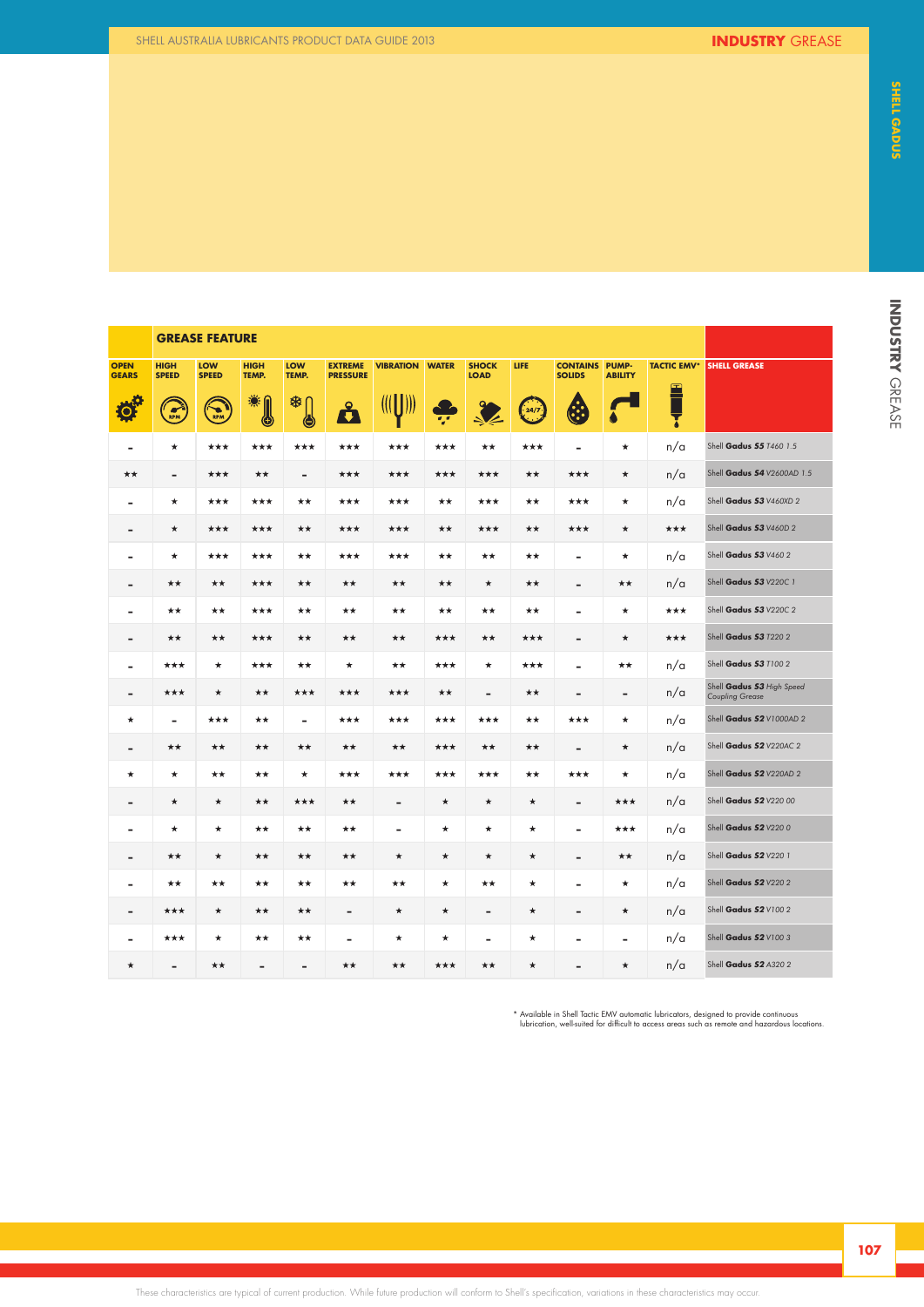### **SHELL GADUS KILN SEAL GREASE**

SPECIAL KILN SEALANT GREASE

*PREVIOUSLY KILN SEAL TI*

#### **DESIGNED TO MEET CHALLENGES**

Shell Gadus Kiln Seal Grease is a premium grade lithium complex based sealant formulated specifically for the mineral sands industry.

It is formulated to withstand the high temperatures experienced in the rotary kiln's mechanical seals yet provide an effective seal under heavy loads.

#### **PERFORMANCE FEATURES**

Shell Gadus Kiln Seal Grease contains anti-rust and antioxidant additives to control corrosion and suppress premature oxidation of the sealant.

- n The tackiness additives in Shell Gadus Kiln Seal Grease assist in adhesion of the product to seal faces.
- n Shell Gadus Kiln Seal Grease has good mechanical stability.
- n Shell Gadus Kiln Seal Grease has excellent sealing characteristics under heavy loads and low rotary speed conditions.

#### **SHELL GADUS KILN SEAL GREASE EXHIBITS SUPERIOR PERFORMANCE IN TERMS OF:**

- **n** Lower consumption rate than basic lithium greases.
- n Excellent pumpability in normal Australian conditions which makes it ideal for automatic centralised pumping equipment even over long distances.
- n Compared to basic lithium greases Shell Gadus Kiln Seal Grease offers a reduction in sealant wastage and hence potentially reduced disposal problems and associated cost.

#### **TYPICAL PHYSICAL CHARACTERISTICS**

| <b>CHARACTERISTICS</b>                                           |       |
|------------------------------------------------------------------|-------|
| Appearance                                                       | Brown |
| Worked Penetration @ 25°C 0.1mm<br>(ASTM D 217)                  | 340   |
| Dropping Point °C (IP 396)                                       | 240   |
| Oil Separation 18h @ 40°C %m (IP 121)                            | 4.0   |
| Viscosity of Base Oil @ 100°C mm <sup>2</sup> /s<br>(ASTM D 445) | 14.5  |
| <b>EMCOR Corrosion Test (IP 220)</b>                             |       |

**INDUSTRY**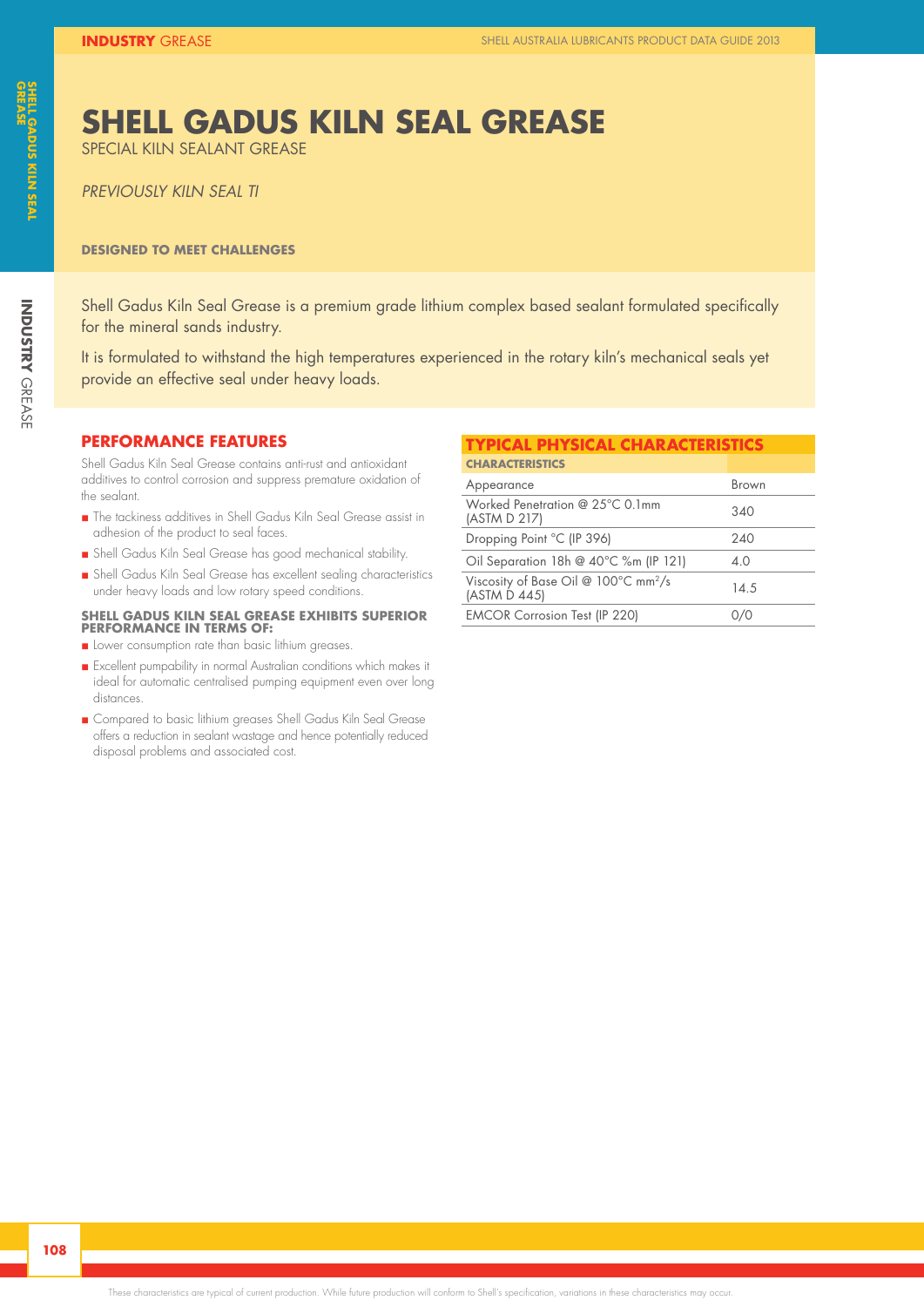### **SHELL GADUS S2 A320**

HIGH PERFORMANCE MULTI-PURPOSE EXTREME PRESSURE GREASE

#### *PREVIOUSLY SHELL RHODINA EP (LF)*

#### **DESIGNED TO MEET CHALLENGES**

Shell Gadus S2 A320 is a smooth textured, calcium based grease for undemanding industrial and marine applications at moderate temperatures requiring extreme pressure performance.

#### **PERFORMANCE FEATURES**

#### **GOOD WATER RESISTANCE**

n Withstands washing with water, helping to prevent loss of protection.

#### **EXTREME PRESSURE PERFORMANCE**

**n** Protects components from excessive wear under heavy loads.

#### **APPLICATIONS**

- n Plain bearings working under arduous conditions in the presence of water.
- n Shell Gadus S2 A320 is not recommended for rolling element bearings.
- n Stern Tube Bearings, Cranes, Davits, Winches, Windlass.
- **n** Low or Medium duty open gearing.
- Wire ropes in general use.

#### **ADDITIONAL INFORMATION**

- Operating temperature range -10°C to +60°C.
- Peak temperatures up to 80°C (short periods).

#### **SEALS**

n Shell Gadus S2 A320 is compatible with normal mineral oil seal materials.

| <b>TYPICAL PHYSICAL CHARACTERISTICS</b>                                                                               |              |
|-----------------------------------------------------------------------------------------------------------------------|--------------|
| <b>CHARACTERISTICS</b>                                                                                                | $\mathbf{2}$ |
| Colour                                                                                                                | Brown        |
| Soap Type                                                                                                             | Calcium      |
| Base Oil Type                                                                                                         | Mineral Oil  |
| Kinematic Viscosity (IP 71/ASTM D 445)<br>@ $40^{\circ}$ C mm <sup>2</sup> /s<br>@ 100 $\degree$ C mm <sup>2</sup> /s | 320<br>27    |
| Dropping Point °C (IP 132/ASTM D 566-76)                                                                              | 85           |
| Cone Penetration worked @ $25^{\circ}$ C 0.1mm<br>(IP 50/ASTM D 217)                                                  | 265-295      |
| Pumpability (long distance)                                                                                           | Fair         |

**INDUSTRY** 

**INDUSTRY GREASE** 

GREASE **SHELL GADUS S2 A320**

SHELL GADUS 52 A320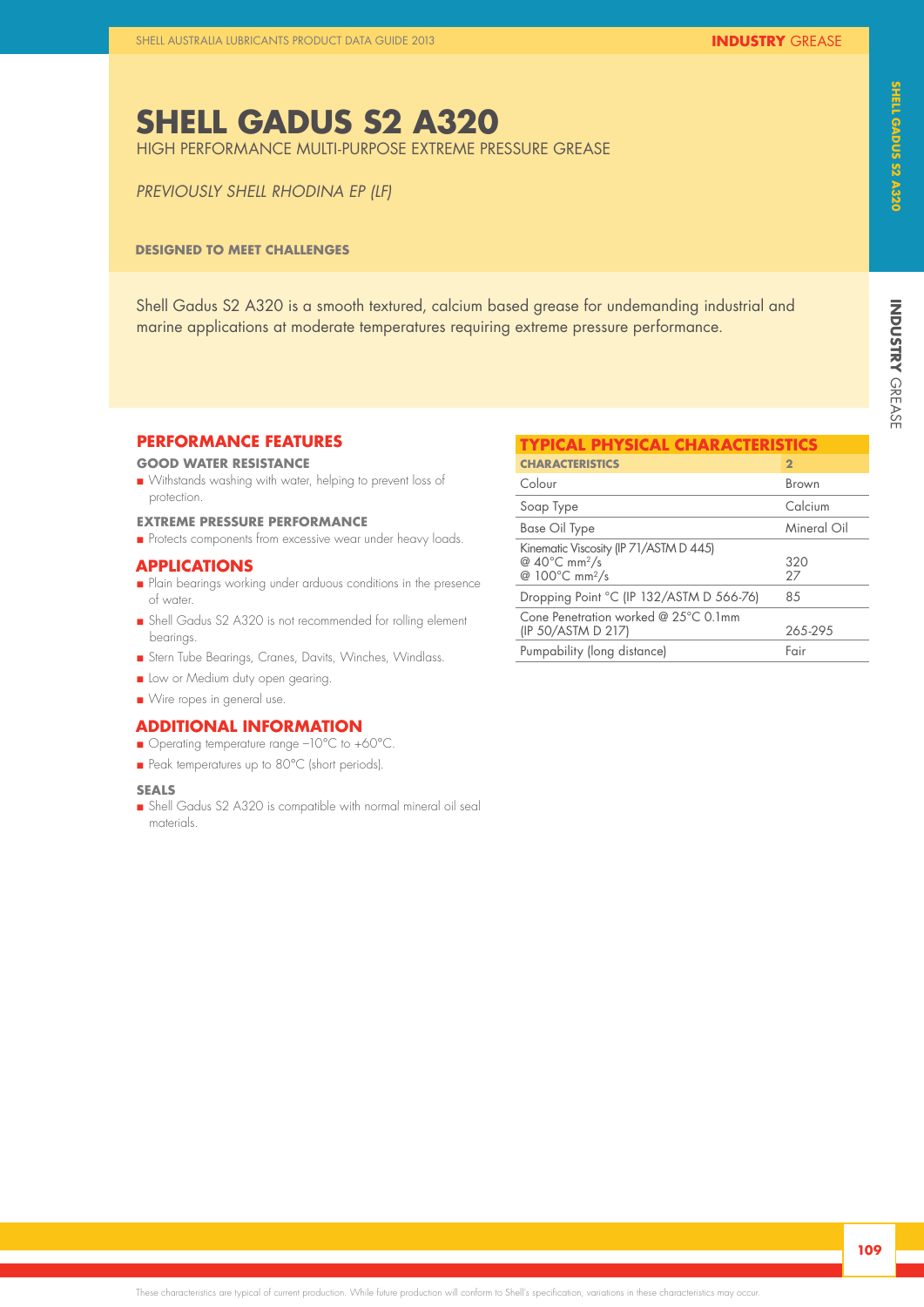### **SHELL GADUS S2 THREAD COMPOUND**

STORAGE AND THREAD COMPOUNDS FOR USE IN THE OIL INDUSTRY

*RECOMMENDED REPLACEMENT FOR SHELL MALLEUS GREASE STC*

#### **DESIGNED TO MEET CHALLENGES**

Shell Gadus S2 Thread Compound are storage and thread compounds, meeting the requirements of the DEA 47(E) Committee for use as 'green' dopes. These greases are based on highly refined mineral oils with a calcium soap thickener and suitable additives to provide excellent corrosion protection, helping to prevent galling of threads and ensure consistent make/break torques.

#### **PERFORMANCE FEATURES**

n Shell Gadus S2 Thread Compound contains no metals (Pb, Zn, Cu) in metallic form or other components identified by the Paris Commission (PARCOM) (e.g. PTFE, nylon or other polymers).

#### **PROVEN PERFORMANCE IN FIELD TESTS**

n Successfully applied in suitable applications.

#### **EXCELLENT ANTI-CORROSION PERFORMANCE ALSO PROVIDED**

n Shell Gadus S2 Thread Compound can be used as an effective corrosion preventive, allowing mills to only use one product and simplifying operations for production and drilling companies who do NOT have to remove protectives before applying a thread compound.

#### **EXCELLENT BRUSHABILITY**

**n** Can be applied even at low temperatures.

#### **EXCELLENT ANTI-GALLING PERFORMANCE**

n For carbon steels and up to 13% chromium steels Shell Gadus S2 Thread Compound helps minimise damage to pipe threads from galling.

#### **EXCELLENT WATER WASH-OUT RESISTANCE**

- **n** Maintains protection and helps prevent corrosion.
- n Essential qualities for vehicles working in wet environments.

#### **APPLICATIONS**

**n** Thread compounds for use with Rotary shouldered connectors.

#### **ADDITIONAL INFORMATION**

■ Operating temperature range -20°C to 60°C.

| <b>TYPICAL PHYSICAL CHARACTERISTICS</b>                                                                     |              |
|-------------------------------------------------------------------------------------------------------------|--------------|
| <b>CHARACTERISTICS</b>                                                                                      | $\mathbf{2}$ |
| Colour                                                                                                      | Black        |
| Soap Type                                                                                                   | Calcium      |
| Base Oil Type                                                                                               | Mineral      |
| Kinematic Viscosity (IP 71/ASTM D 445)<br>@ $40^{\circ}$ C mm <sup>2</sup> /s<br>@ 100°C mm <sup>2</sup> /s | 120<br>12.0  |
| Cone Peneration worked @ 25°C 0.1mm<br>(IP 50/ASTM D 217)                                                   | 265-295      |
| Dropping Point °C                                                                                           | 140          |
| Applicability at low temperatures                                                                           | Excellent    |

**INDUSTRY**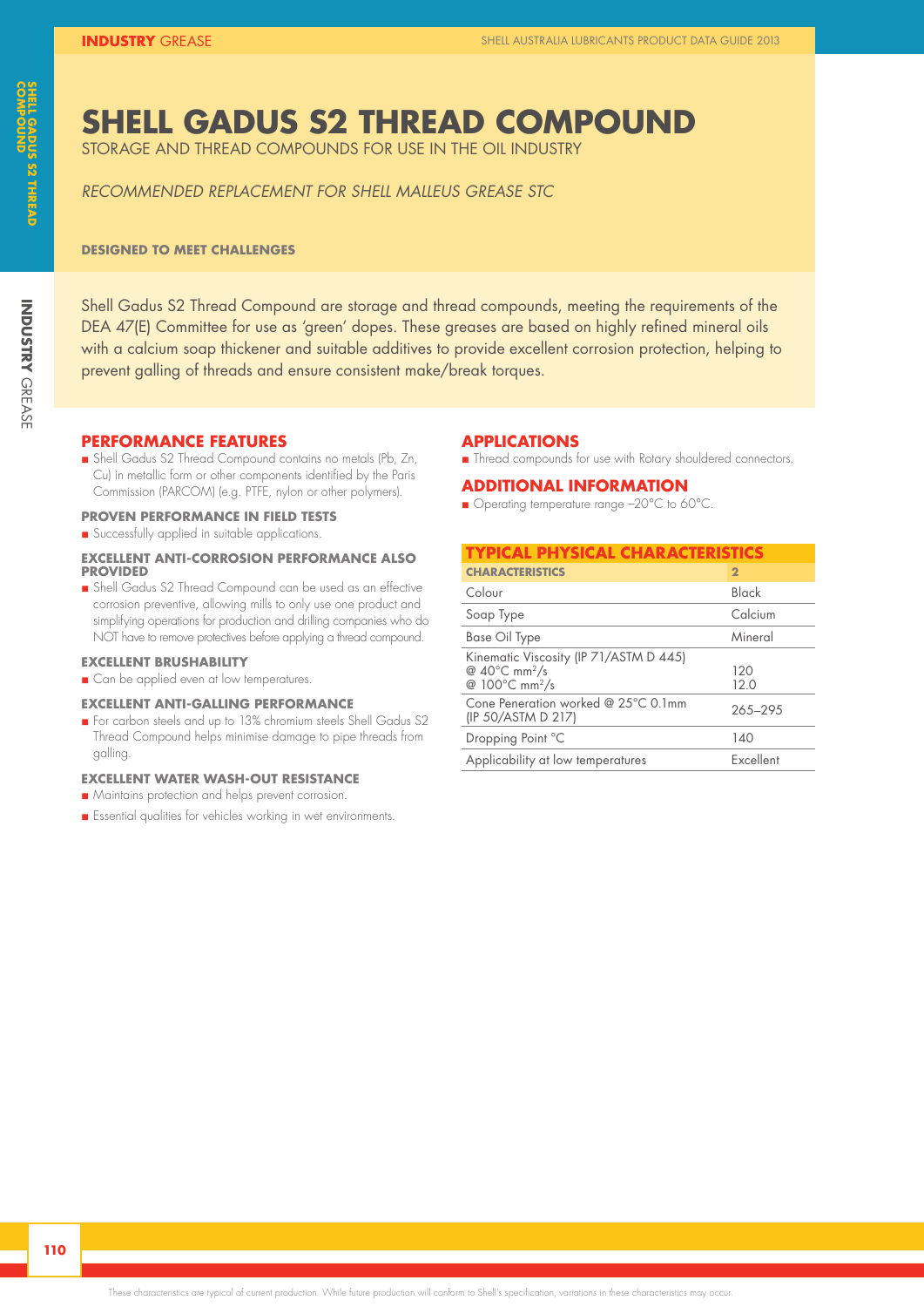# INDUSTRY GREASE **INDUSTRY**

### **SHELL GADUS S2 V100**

HIGH PERFORMANCE MULTI-PURPOSE GREASE

#### *PREVIOUSLY SHELL ALVANIA RL*

#### **DESIGNED TO MEET CHALLENGES**

Shell Gadus S2 V100 are general purpose industrial greases based on a new lithium hydroxystearate soap thickener fortified with anti-oxidant, anti-wear and anti-rust additives.

#### **PERFORMANCE FEATURES**

**RELIABLE HIGH TEMPERATURE PERFORMANCE**

■ Very good performance up to +130°C.

#### **GOOD OXIDATION AND MECHANICAL STABILITY**

n Helps to resist the formation of deposits caused by oxidation at high operating temperatures. Shell Gadus S2 V100 are extremely stable under vibrations.

#### **GOOD CORROSION RESISTANCE CHARACTERISTICS**

**n** Effective protection in hostile environments.

#### **LONG STORAGE LIFE**

**n** Does not alter in consistency during prolonged storage.

#### **APPLICATIONS**

- Rolling element and plain grease lubricated bearings.
- **n** Electric motor bearings.
- Sealed-for-life bearings.
- **N** Water pump bearings.
- n Shell Gadus S2 V100 may be used under a wide range of operating conditions. They offer very significant advantages over conventional lithium greases at high temperature or in the presence of water.

#### **SHELL GADUS S2 V100 2**

n A medium consistency grease designed, mainly, for general industrial lubrication. Ideal for centralised lubrication systems operating at normal temperatures.

#### **SHELL GADUS S2 V100 3**

n A medium/hard high performance industrial grease, particularly recommended for the lubrication of electrical motor bearings.

| <b>TYPICAL PHYSICAL CHARACTERISTICS</b>                                                                                         |                         |             |  |  |
|---------------------------------------------------------------------------------------------------------------------------------|-------------------------|-------------|--|--|
| <b>CHARACTERISTICS</b>                                                                                                          | $\mathbf{2}$            | 3           |  |  |
| Soap Type                                                                                                                       | Lithium hydroxystearate |             |  |  |
| Base Oil Type                                                                                                                   | Mineral                 | Mineral     |  |  |
| <b>Kinematic Viscosity</b><br>(IP 71/ASTM D 445)<br>@ $40^{\circ}$ C mm <sup>2</sup> /s<br>@ $100^{\circ}$ C mm <sup>2</sup> /s | 1000<br>11              | 100.0<br>11 |  |  |
| Cone Penetration<br>worked @ $25^{\circ}$ C 0.1mm<br>(IP 50/ASTM D 217)                                                         | 265-295                 | $220 - 250$ |  |  |
| Dropping Point °C (IP 396)                                                                                                      | 180                     | 180         |  |  |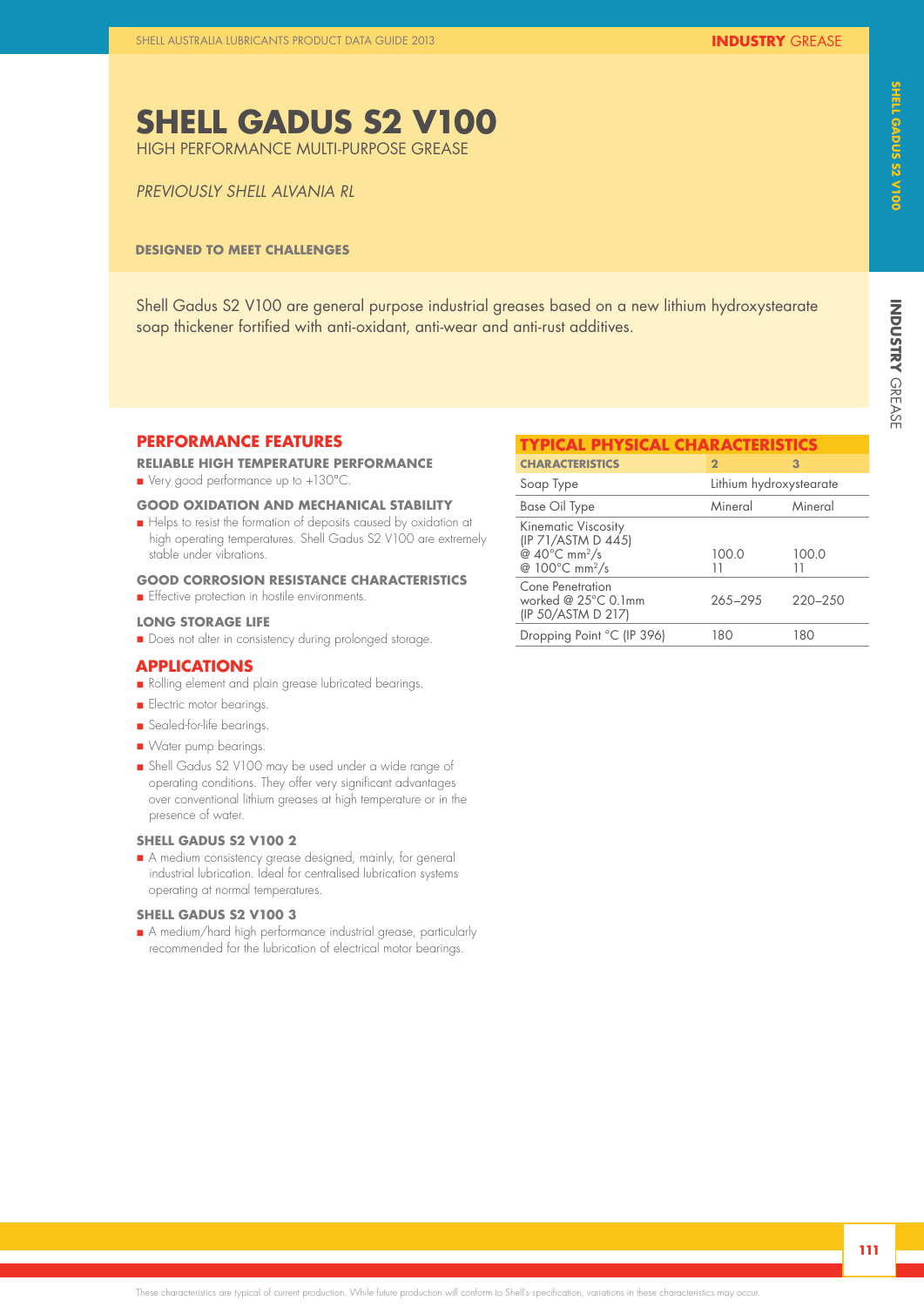### **SHELL GADUS S2 V1000AD**

HIGH PERFORMANCE MULTI-PURPOSE HEAVY-DUTY 1000 AD GREASE WITH SOLIDS

*PREVIOUSLY SHELL ALVANIA SDX 2*

#### **DESIGNED TO MEET CHALLENGES**

Shell Gadus S2 V1000AD is a super high performance grease for the lubrication of industrial bearings subjected to the most arduous conditions. It is based on heavy-duty semi-synthetic base oils and a mixed lithium/calcium soap thickener. It contains extreme-pressure, anti-wear, anti-corrosion and adhesion additives. The addition of molybdenum disulphide provides additional resistance to shock loading.

**PERFORMANCE FEATURES**

#### **PROTECTS EQUIPMENT UNDER THE HEAVIEST LOADS**

**n** Contains molybdenum disulphide and specially selected extreme pressure additives to provide lubrication under severe operating conditions such as shock loading, severe vibration and boundary lubrication conditions.

#### **LONGER GREASE LIFE**

n Excellent mechanical stability resisting breakdown and softening. Its efficient load carrying ability means that Shell Gadus S2 V1000AD typically performs longer than conventional lithium greases, allowing extended intervals between regreasing.

#### **EXCELLENT WATER RESISTANCE**

n Resists water washout ensuring lasting protection against corrosion and ingress of contamination.

#### **SUPERIOR ADHESION**

n Forms a tenacious film resisting leakage and flingoff to protect under the most arduous conditions.

#### **APPLICATIONS**

- n Shell Gadus S2 V1000AD is recommended for the lubrication of severe duty applications even in damp and hostile conditions including:
- **n** Heavy earth-moving pins and bushes.
- **n** Turntables.
- Slow moving industrial journal and rolling element bearings.
- n This grease is particularly suited where flingoff, water and vibration are problems and heavy shock loads are experienced. This grease is not recommended for high speed bearings.

#### **OPERATING TEMPERATURE RANGE**

 $\Box$  0°C to 130°C.

### **TYPICAL PHYSICAL CHARACTERISTICS**

| <b>CHARACTERISTICS</b>                                                                                          | $\overline{2}$      |
|-----------------------------------------------------------------------------------------------------------------|---------------------|
| Colour                                                                                                          | Black               |
| Soap Type                                                                                                       | Lithium/<br>Calcium |
| Base Oil Type                                                                                                   | Semi-Synthetic      |
| Kinematic Viscosity (ASTM D 445)<br>@ $40^{\circ}$ C mm <sup>2</sup> /s<br>@ 100 $\degree$ C mm <sup>2</sup> /s | 1000<br>60          |
| Dropping Point °C (IP 396)                                                                                      | 184                 |
| Cone Penetration worked @ 25°C<br>0.1mm (IP 50/ASTM D 217)                                                      | 265-295             |
| Timken OK Load N (ASTM D 2509)                                                                                  | 34                  |
| 4 Ball weld load Kg (ASTM D 2596)                                                                               | 500                 |
| Water Washout %m (ASTM D 1264)                                                                                  | <3                  |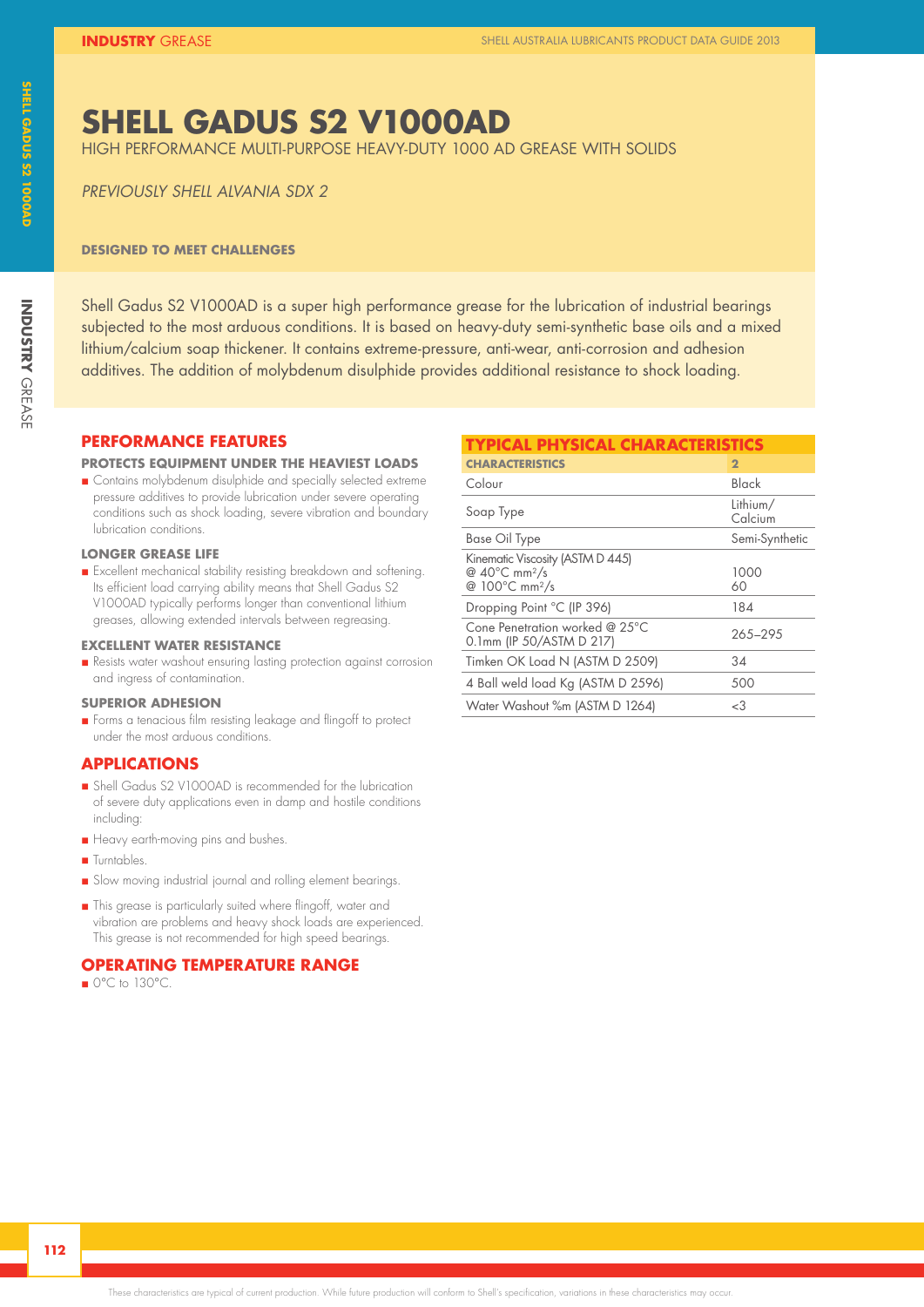### **SHELL GADUS S2 V220**

HIGH PERFORMANCE MULTI-PURPOSE EXTREME PRESSURE GREASE

*RECOMMENDED REPLACEMENT FOR SHELL ALVANIA EP (LF) AND SHELL RETINAX CS, CP*

#### **DESIGNED TO MEET CHALLENGES**

Shell Gadus S2 V220 greases are high quality multi-purpose, extreme-pressure greases based on a blend of high viscosity index mineral oils and a lithium hydroxystreate soap thickener and contain extreme-pressure and other proven additives to help enhance their performance in a wide range of applications.

Shell Gadus S2 V220 greases are designed for multi-purpose grease lubrication of rolling element and plain bearings as well as hinges and sliding surfaces such as those found throughout most industrial and transport sectors.

#### **PERFORMANCE FEATURES**

#### **OUTSTANDING LOAD CARRYING CAPACITY**

n Shell Gadus S2 V220 greases contain special extreme-pressure additives which enable them to withstand heavy and shock loads without failure of the lubricant film.

#### **IMPROVED MECHANICAL STABILITY**

**n** This is particularly important in vibrating environments where poor mechanical stability can lead to grease softening with subsequent loss of lubrication performance and leakage.

#### **GOOD RESISTANCE TO WATER WASH-OUT**

n Shell Gadus S2 V220 greases have been formulated to offer resistance to water wash-out.

#### **OXIDATION STABILITY**

n Specially selected base oil components have excellent oxidation resistance. Their consistency will not alter in storage and they withstand high operating temperatures without hardening or forming bearing deposits.

#### **ANTI-CORROSION PROTECTION**

n Shell Gadus S2 V220 greases have an affinity with metal and have the ability to protect bearing surfaces against corrosion, even when the grease is contaminated with water.

#### **APPLICATIONS**

#### **SHELL GADUS S2 V220 IS DESIGNED FOR:**

- n Heavy-duty bearings and general industrial lubrication.
- **n** Heavy-duty plain and rolling element bearings operating under harsh conditions including shock loading in wet environments.
- Operation over the temperature range -20°C to 100°C for bearings operating at 75% of the maximum rated speed (can withstand up to 120°C intermittently).

#### **SHELL GADUS S2 V220 GREASE 1 IS DESIGNED FOR:**

- n Heavy-duty bearings served by centralised dispensing equipment.
- n Extreme-pressure gear grease for applications at normal ambient temperature.
- n Heavy-duty plain and rolling element bearings operating under harsh conditions including shock loading in wet environments.
- **n** Low temperature greasing applications.

#### **SHELL GADUS S2 V220 GREASES 00 AND 0 ARE SPECIFICALLY DESIGNED FOR:**

- n Steel mill lubrication where a softer grease is necessary for specialised dispensing systems.
- Heavy-duty plain and rolling element bearings operating under harsh conditions including shock loading in wet environments.

#### **RE-GREASING INTERVALS**

**n** For bearings operating near their maximum recommended temperatures, re-greasing intervals should be reviewed.

NOTE: Care should be taken to ensure that the grease does NOT come into contact with hydraulic brake rubber components.

#### **SPECIFICATIONS, APPROVALS AND RECOMMENDATIONS**

#### **MEETS THE FOLLOWING SPECIFICATIONS:**

n British Timken specification for Steel Mill applications.

| <b>TYPICAL PHYSICAL CHARACTERISTICS</b>                                                                                         |                |                 |                                 |                |
|---------------------------------------------------------------------------------------------------------------------------------|----------------|-----------------|---------------------------------|----------------|
| <b>CHARACTERISTICS</b>                                                                                                          | 00             | O               | 1                               | $\mathbf{2}$   |
| Soap Type                                                                                                                       | <b>lithium</b> | Lithium Lithium |                                 | lithium        |
| Base Oil                                                                                                                        |                |                 | Mineral Mineral Mineral Mineral |                |
| <b>Kinematic Viscosity</b><br>(IP 71/ASTM D 445)<br>@ $40^{\circ}$ C mm <sup>2</sup> /s<br>@ 100 $\degree$ C mm <sup>2</sup> /s | 220<br>19      | 220<br>19       | 220<br>19                       | 220<br>19      |
| Dropping Point °C (IP 396)                                                                                                      |                |                 | 180                             | 180            |
| Cone Penetration worked at<br>$25^{\circ}$ C 0.1mm<br>(IP 50/ASTM D 217)                                                        | $400 -$<br>430 | $355 -$<br>38.5 | $310-$<br>340                   | $265-$<br>29.5 |



**INDUSTRY**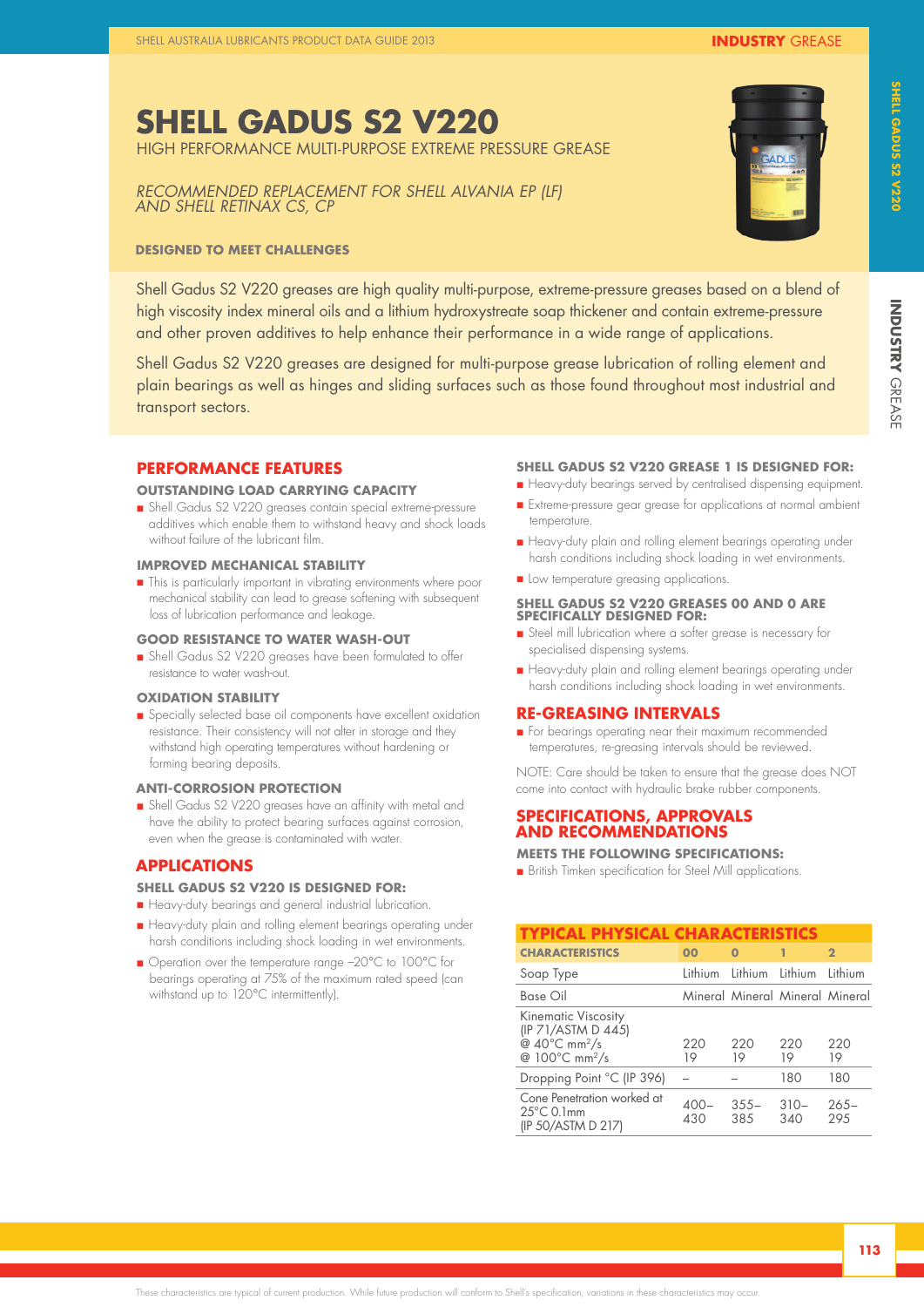## **SHELL GADUS S2 V220AC**

HIGH PERFORMANCE MULTI-PURPOSE EXTREME-PRESSURE GREASE

#### *RECOMMENDED REPLACEMENT FOR SHELL ALVANIA HD 2 AND SHELL RETINAX HD2*

#### **DESIGNED TO MEET CHALLENGES**

Shell Gadus S2 V220AC grease is a high quality multi-purpose grease based on high viscosity index mineral oil and a mixed lithium/calcium soap thickener. It contains extreme-pressure, anti-wear, anti-oxidation and anti-corrosion additives to enhance its performance in a wide range of applications.

#### **PERFORMANCE FEATURES**

#### **EXCELLENT MECHANICAL STABILITY EVEN UNDER VIBRATING CONDITIONS**

**n** Consistency retained over long periods, even in conditions of severe vibration.

#### **GOOD CORROSION RESISTANCE**

Helps to provide protection from the elements of corrosion.

#### **EXTENDED LIFE AT MODERATE TEMPERATURES**

n Allows longer periods between maintenance schedules reducing down-time and grease consumption. Demonstrated to work in the field with regreasing intervals above 30,000 kms even for demanding applications such as transmission joints.

#### **GOOD OIL SEPARATION**

**n** Ensures effective lubrication and reliable performance.

#### **APPLICATIONS**

- n Heavy-duty plain and rolling element bearings operating in the following environments:
- **n** Vibrating conditions
- **n** Heavy load
- **n** High temperature
- n Shock load
- **n** Presence of water.

Multi-purpose convenience, especially in the transport sector where product can be used for both wheel bearings and chassis lubrication of passenger cars, light trucks and heavy-duty trucks. This grease is also suitable for construction equipment exposed to intense water washout.

#### **OPERATING TEMPERATURE RANGE**

Shell Gadus S2 V220AC grease are recommended for the grease lubrication of heavy-duty bearings operating up to their maximum rated speed over the temperature range –20°C to 130°C (140°C peak).

#### **SPECIFICATIONS, APPROVALS AND RECOMMENDATIONS**

**MEETS THE FOLLOWING SPECIFICATIONS:**

 $\blacksquare$  ASTM D4950-08 LB.

| <b>TYPICAL PHYSICAL CHARACTERISTICS</b>                                                                     |                     |  |  |  |  |  |
|-------------------------------------------------------------------------------------------------------------|---------------------|--|--|--|--|--|
| <b>CHARACTERISTICS</b>                                                                                      | $\overline{2}$      |  |  |  |  |  |
| Colour                                                                                                      | Red                 |  |  |  |  |  |
| Soap Type                                                                                                   | Lithium/<br>Calcium |  |  |  |  |  |
| Base Oil Type                                                                                               | Mineral             |  |  |  |  |  |
| Kinematic Viscosity (IP 71/ASTM D 445)<br>@ $40^{\circ}$ C mm <sup>2</sup> /s<br>@ 100°C mm <sup>2</sup> /s | 220<br>18           |  |  |  |  |  |
| Dropping Point °C (IP 396)                                                                                  | 17.5                |  |  |  |  |  |
| Cone Penetration worked @ 25°C<br>0.1mm (IP 50/ASTM D 217)                                                  | 265-295             |  |  |  |  |  |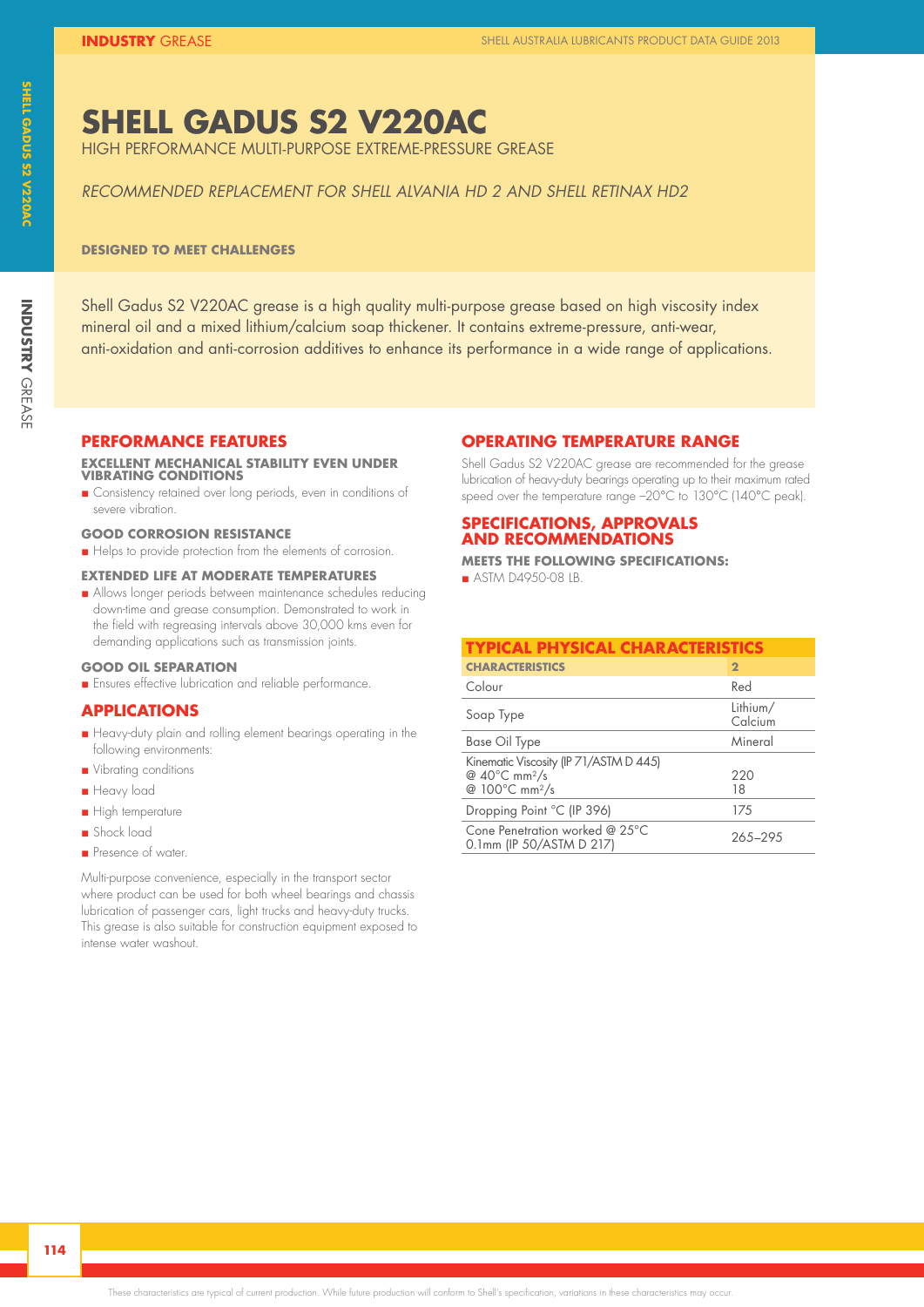### **SHELL GADUS S2 V220AD**

HIGH PERFORMANCE HEAVY-DUTY GREASE CONTAINING SOLID LUBRICANTS

#### *RECOMMENDED REPLACEMENT FOR SHELL ALVANIA HDX AND SHELL RETINAX HDX 2*

#### **DESIGNED TO MEET CHALLENGES**

Shell Gadus S2 V220AD is a very high performance grease for the lubrication of industrial bearings subjected to the most arduous conditions. It is based on high viscosity index mineral oil and a mixed lithium/calcium soap thickener and contains extreme-pressure, anti-oxidation, anti-wear, anti-corrosion and adhesion additives. It also contains molybdenum disulphide to provide resistance to shock loading.

#### **PERFORMANCE FEATURES**

#### **GOOD OXIDATION AND MECHANICAL STABILITY**

n Formulated to resist the formation of deposits caused by oxidation at high operating temperatures and maintains consistency, helping to reduce leakage.

#### **GOOD CORROSION RESISTANCE**

**n** Provides protection from the elements of corrosion.

#### **FOR SHOCK LOADED CONDITIONS**

Helps to resist breakdown, softening and subsequent leakage under shock loads.

#### **GOOD ADHESION PROPERTIES**

Helps to reduce losses and grease consumption.

#### **EXTREME PRESSURE PERFORMANCE**

n Rig tests confirm EP additives in Shell Gadus S2 V220AD help prolong bearing life when subjected to heavy and shock loads.

#### **APPLICATIONS**

n Shell Gadus S2 V220AD is recommended for the lubrication of shock loaded heavy-duty bearings working in damp hostile conditions.

| <b>TYPICAL PHYSICAL CHARACTERISTICS</b>                                                                               |                                  |                                  |
|-----------------------------------------------------------------------------------------------------------------------|----------------------------------|----------------------------------|
| <b>CHARACTERISTICS</b>                                                                                                | 1                                | $\overline{2}$                   |
| Colour                                                                                                                | Black                            | Black                            |
| Soap Type                                                                                                             | Lithium/<br>Calcium              | Lithium/<br>Calcium              |
| Base Oil Type                                                                                                         | Mineral                          | Mineral                          |
| <b>Kinematic Viscosity</b><br>(IP 71/ASTM D 445)<br>@ $40^{\circ}$ C mm <sup>2</sup> /s<br>@ 100°C mm <sup>2</sup> /s | 220<br>18                        | 220<br>18                        |
| Dropping Point °C (IP 396)                                                                                            | 170                              | 175                              |
| Cone Penetration<br>worked at 25°C 0.1mm<br>(IP 50/ASTM D 217)                                                        | $310 - 340$                      | 265-295                          |
| 4 Ball Weld Load Kg (IP 239)                                                                                          | 315                              | 315                              |
| <b>Operating Temperature</b><br>Range                                                                                 | $-10^{\circ}$ C $-120^{\circ}$ C | $-10^{\circ}$ C $-120^{\circ}$ C |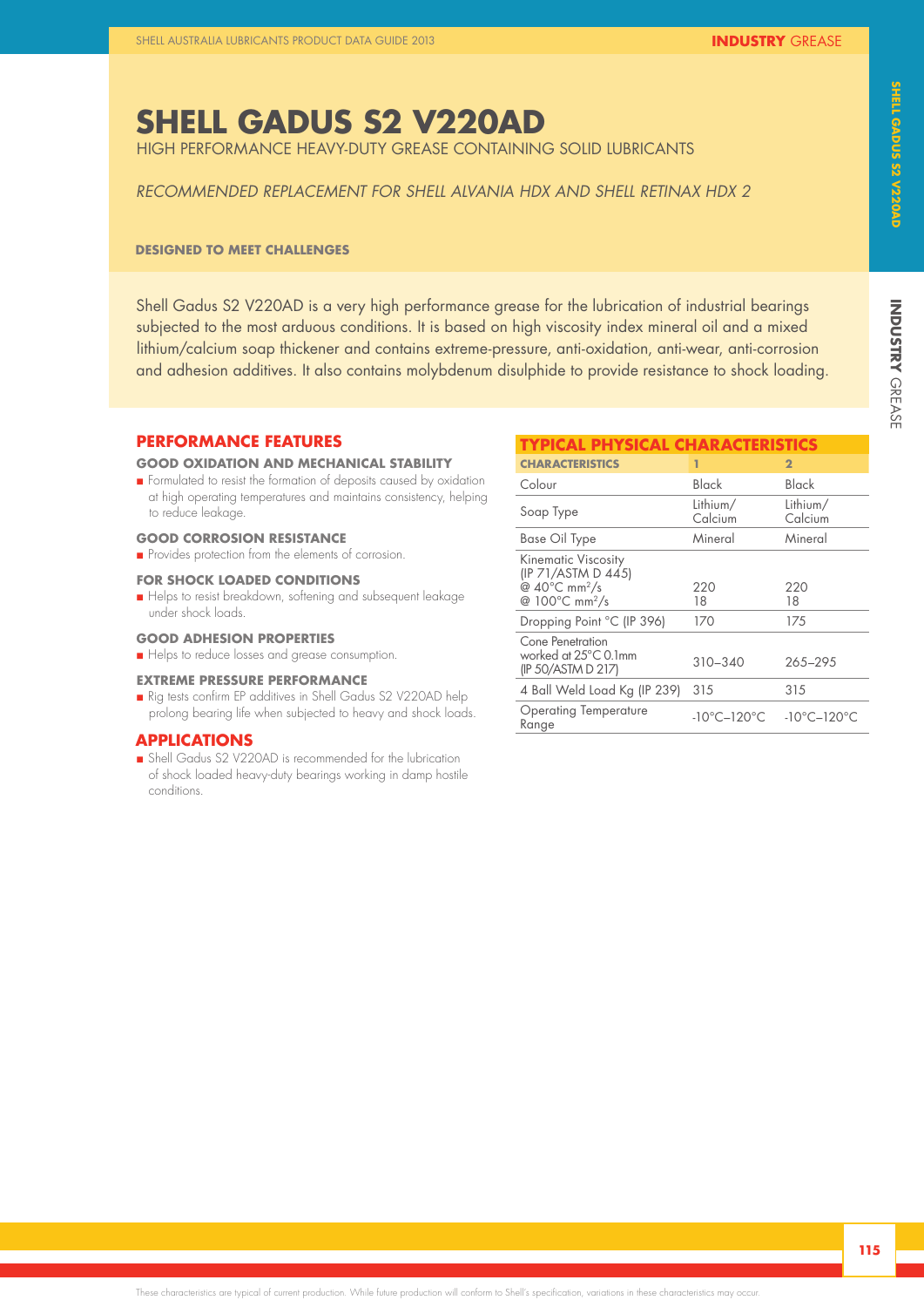### **SHELL GADUS S3 HIGH SPEED COUPLING GREASE**

PREMIUM GEAR COUPLING GREASE

*PREVIOUSLY SHELL ALBIDA GC 1* **DESIGNED TO MEET CHALLENGES**

Shell Gadus S3 High Speed Coupling Grease is a special grease for flexible gear coupling. Shell Gadus S3 High Speed Coupling Grease is a lithium polythylene complex grease based on mineral oil, containing anti-oxidants, rust inhibitors, extreme pressure and anti-wear additives.

#### **PERFORMANCE FEATURES**

#### **HIGH SPEED-RESISTS SEPARATION**

n The grease has a unique design that resists separation during extreme centrifugal accelerations. While conventional products separate rapidly in centrifugal high speed gear couplings resulting in severe oil leakage, the structure and composition of Shell Gadus S3 High Speed Coupling Grease remains intact at accelerations up to 36,000 G.

#### **EXTRA PROTECTION**

- Helps to reduce components failure due to corrosion.
- n Excellent load-carrying performance and reduced wear rates.

#### **APPLICATIONS**

n Shell Gadus S3 High Speed Coupling Grease was especially designed for lubrication of flexible gear couplings operating at speeds from 300rpm and up.

#### **ADDITIONAL INFORMATION**

■ Operating temperature range -10°C to 120°C.

| <b>TYPICAL PHYSICAL CHARACTERISTICS</b>                                                                     |                      |  |  |  |  |  |
|-------------------------------------------------------------------------------------------------------------|----------------------|--|--|--|--|--|
| <b>CHARACTERISTICS</b>                                                                                      | 1                    |  |  |  |  |  |
| Colour                                                                                                      | Dark Brown           |  |  |  |  |  |
| Soap Type                                                                                                   | Lithium /<br>Complex |  |  |  |  |  |
| Soap Content °C                                                                                             | &3%                  |  |  |  |  |  |
| <b>Base Oil Type</b>                                                                                        | Mineral              |  |  |  |  |  |
| Kinematic Viscosity (IP 71/ASTM D 445)<br>@ $40^{\circ}$ C mm <sup>2</sup> /s<br>@ 100°C mm <sup>2</sup> /s | 700<br>34            |  |  |  |  |  |
| <b>NLGI</b>                                                                                                 |                      |  |  |  |  |  |
| Cone Penetration worked @ 25°C<br>0.1mm (IP 50/ASTM D 217)                                                  | 310-340              |  |  |  |  |  |
| Dropping Point °C (IP 396)                                                                                  | >150                 |  |  |  |  |  |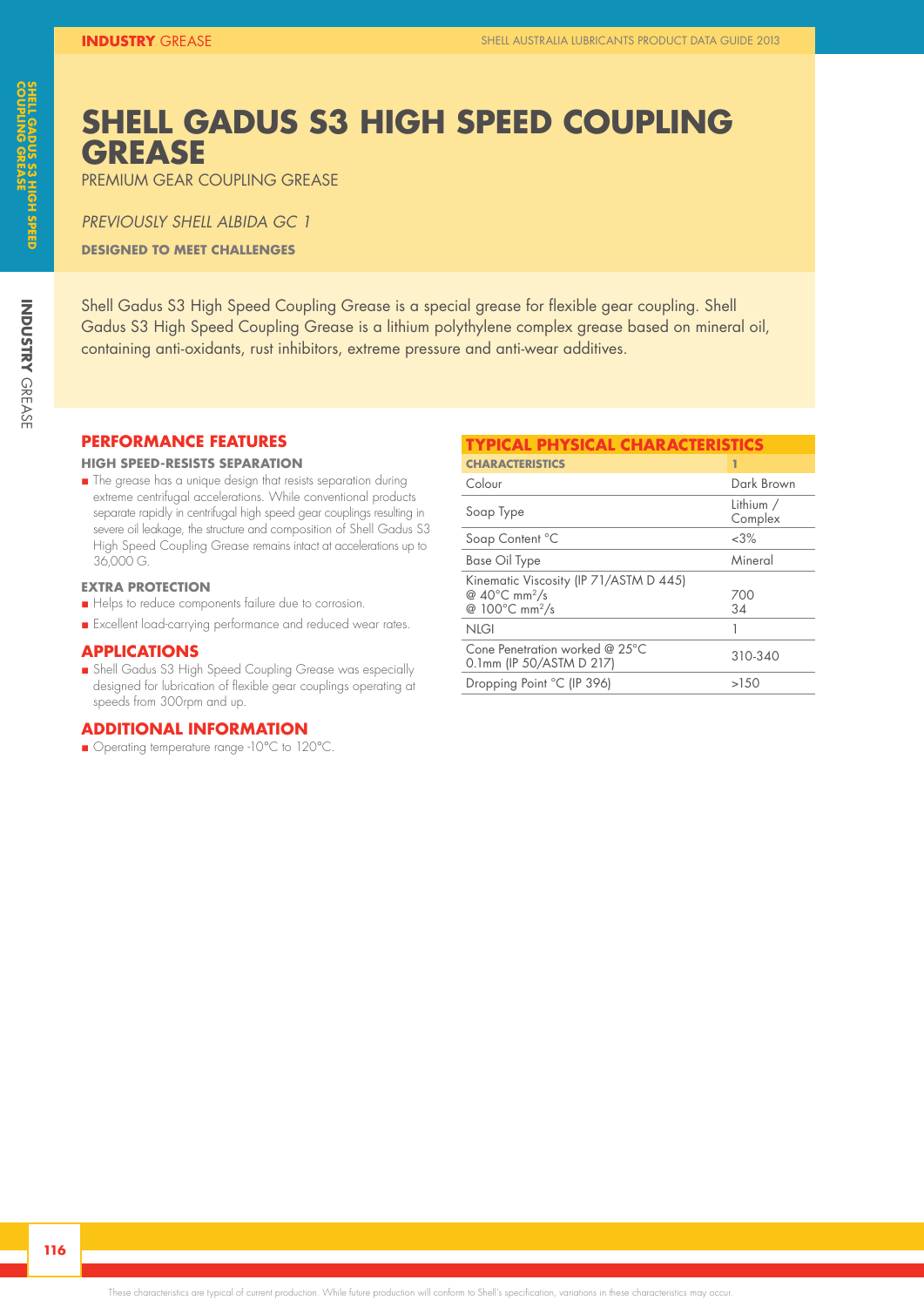**INDUSTRY** 

**INDUSTRY GREASE** 

### **SHELL GADUS S3 REPAIR**

PREMIUM OPEN GEAR RUNNING IN GREASE CONTAINING SOLIDS

#### *PREVIOUSLY SHELL MALLEUS RN*

#### **DESIGNED TO MEET CHALLENGES**

Shell Gadus S3 Repair is a high performance sprayable running in aluminium complex grease, based on a part synthetic base oil blend and contains micronised graphite as solid lubricant. The product chemistry is designed to cause a well-controlled smoothening process to reduce surfaces roughness on new and damaged open gearing.

#### **PERFORMANCE FEATURES**

Shell Gadus S3 Repair not only designed to reduce surface roughness of first time operating open gears but also improves used tooth flanks surface with a 'cleaning' and corrective effect.

The product can also be used in case of light tooth damage smoothing surface roughness on the load carrying tooth flanks and increasing the contact area.

#### **SUPERIOR RUNNING IN PERFORMANCE**

n Shell Gadus S3 Repair advanced formulation is designed to ensure a well-controlled smoothening process through chemical reaction in the zones being under higher load. This controlled wear process is designed to allow the gearing to obtain the maximum load distribution between the girth and pinion gearing.

#### **PERIODIC SMOOTH LAPPING OF TOOTH PROFILE**

n It is considered to be a good maintenance practice to apply a 180 kg drum of Shell Gadus S3 Repair once per year, or every 6,000 hours of operation, to remove fatigue micro-cracks or micro-pitting (not really visible to the naked eye) well before they increase in size, causing long-term future irreversible damage.

#### **ENDORSED BY LEADING OPEN GEAR MANUFACTURERS**

n Ferry Capitain, one of the major open gear manufacturers, endorses Shell Gadus S3 Repair.

#### **ENVIRONMENTAL ADVICES**

n Shell Gadus S3 Repair is bitumen and solvent free.

#### **APPLICATIONS**

For mining, cement, steel industries and power stations, open gears on:

**n** Grinding mills

.

Rotary kilns and dryers.

Shell Gadus S3 Repair is a ready-to-use product, which can be applied through conventional automatic lubrication spraying systems or manual pressurised-air hand spraying equipment.

It is important to consult the appropriate consumption charts to determine the specified quantities of lubricant to apply. Incorrect consumption quantities could result in tooth damage.

#### **OPERATING TEMPERATURE RANGE**

- Automatic spraying system from -15°C to 100°C.
- **n** Lubrication film from -30°C up to 200°C.

| TYPICAL PHYSICAL CHARACTERISTICS                                                                           |                |
|------------------------------------------------------------------------------------------------------------|----------------|
| <b>CHARACTERISTICS</b>                                                                                     | 00             |
| Colour                                                                                                     | Black          |
| Soap Type                                                                                                  | Al Complex     |
| Texture (visual)                                                                                           | Tacky          |
| <b>Base Oil Type</b>                                                                                       | Part-Synthetic |
| Solid Lubricant                                                                                            |                |
| Density at 15.5°C kg/m <sup>3</sup><br>(Gardener method)                                                   | 1.0            |
| Kinematic Viscosity (ISO 3104)<br>@ $40^{\circ}$ C mm <sup>2</sup> /s<br>@ 100°C mm <sup>2</sup> /s        | 520<br>32      |
| Base Oil Viscosity (IP 71/ASTM D 445)<br>@ 40°C mm <sup>2</sup> /s<br>@ $100^{\circ}$ C mm <sup>2</sup> /s |                |
| Dropping Point °C (IP 396/ASTM D 566-76)                                                                   | 240            |
| Cone Penetration worked @ 25°C 0.1mm<br>(ASTM D 217)                                                       | 400-430        |
| 4 Ball Weld Load N                                                                                         | 8000           |
| 4 Ball Test Kg (ASTM D 596)                                                                                |                |
| 4 Ball Wear Scar mm (ASTM D 2266)                                                                          |                |
| 4 Ball Load Wear Index (ASTM D 2596)                                                                       |                |
| FZG A/2.76/50 (DIN 51354) Load Stage pass                                                                  |                |
| Rust Test (ASTM D 1743)                                                                                    | Pass           |
| Copper Strip Corrosion 3h @ 100°C                                                                          | 18             |

#### **CONSUMPTION QUANTITY GUIDELINES**

| <b>APPLICATION TYPE</b>                                                                                                                                         |   | <b>DOUBLE-</b><br>PINION<br>MILL<br><b>DRIVE</b><br>(TYPE 4) | <b>SMALL</b><br><b>ROTARY</b><br><b>DRUM</b><br>(TYPE 2) |
|-----------------------------------------------------------------------------------------------------------------------------------------------------------------|---|--------------------------------------------------------------|----------------------------------------------------------|
| 1. Small rotary drums (e.g. dryer units) <750kw                                                                                                                 | Δ |                                                              |                                                          |
| 2. Small single-pinion kiln drives <750kw                                                                                                                       | 5 |                                                              |                                                          |
| 3. Average single-pinion drives of mills and kilns<br>>751-<2500kw                                                                                              | 6 |                                                              |                                                          |
| 4. Large single-pinion mill drives and double-pinion<br>kiln drives >250kw                                                                                      | 7 |                                                              |                                                          |
| 5. Double-pinion mill drives                                                                                                                                    | 8 |                                                              |                                                          |
| The above recommended consumption quantities only apply to Shell Gadus S3<br>Repair. kw = Kilowatt power rating of the electrical motor, driving the gear train |   |                                                              |                                                          |
| Required specific consumption quantity<br>5<br>7<br>(cc/[cm x op. hour])                                                                                        |   |                                                              |                                                          |
| Flank width (cm)                                                                                                                                                |   | 85                                                           | 40                                                       |
| Consumption quantity/op. hour (cc) cc to kg/by 1000                                                                                                             |   | $7 \times 85 =$<br>595cc                                     | $5 \times 40 =$<br>200cc                                 |
| Consumption quantity/24 op. hours (kg)                                                                                                                          |   | $0.59cc \times$<br>$24op =$<br>14.28kg<br>per day            | $0.20cc \times$<br>$24op =$<br>4.8kg<br>per dav          |

In the case of double-pinion drives with pinion lubrication the consumption<br>quantity should be doubled and distributed evenly to both spray bars.<br>cc = cubic centimeters cm = centimeters of the tooth flank width<br> $\infty$  = op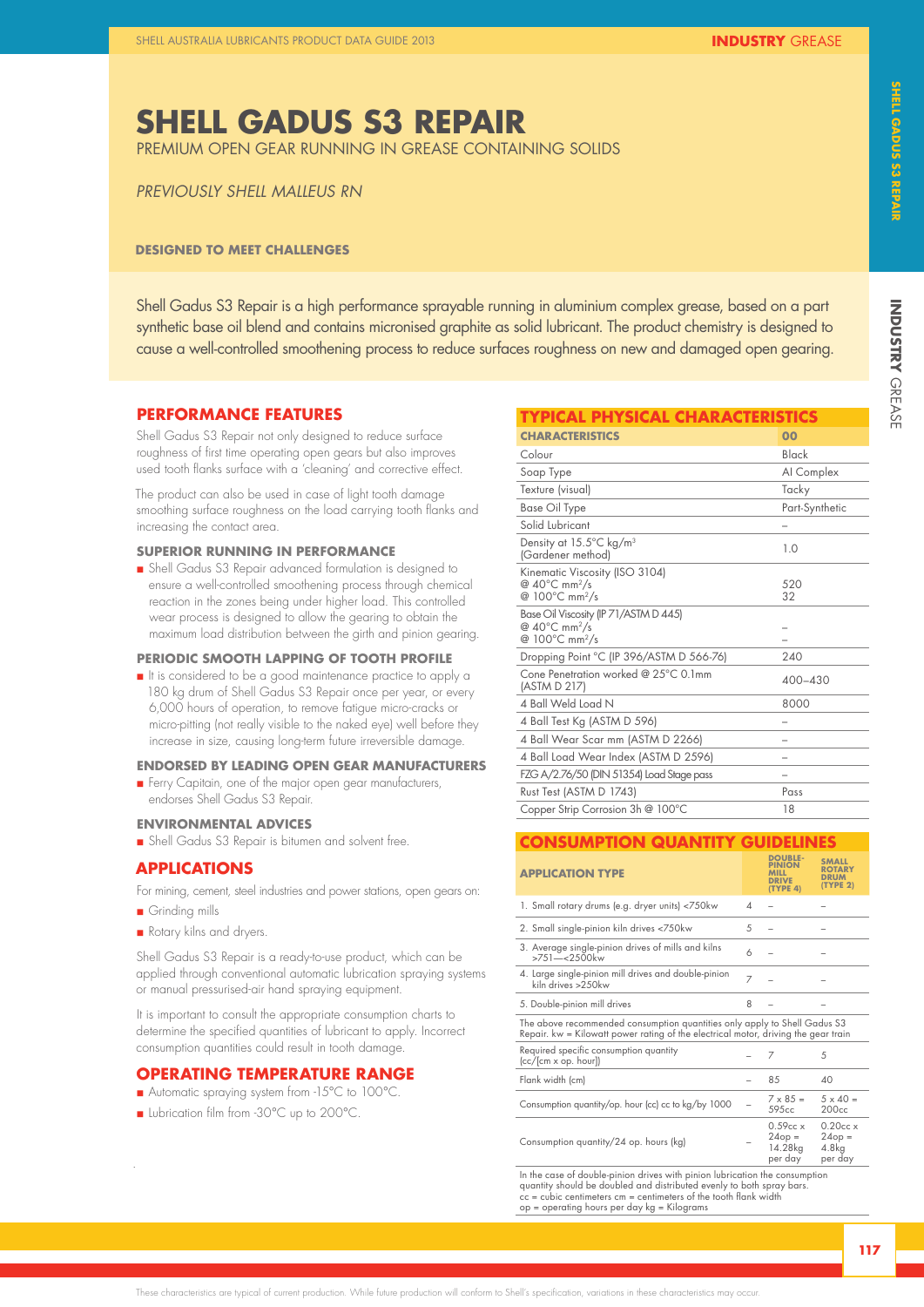### **SHELL GADUS S3 OG 2**

SPECIAL PURPOSE OPEN GEAR AND WIRE ROPE GREASE

#### *RECOMMENDED REPLACEMENT FOR SHELL MALLEUS GREASE OGM EXTRA HEAVY*

**DESIGNED TO MEET CHALLENGES**

Shell Gadus S3 OG 2 is primarily designed for applications in mining equipment, shovels and excavators in open cut operations.

Shell Gadus S3 OG 2 is based on Aluminium Complex soap thickener dispensed in a high viscosiy base oil containing enhanced extreme pressure-antiwear chemistry.

#### **PERFORMANCE FEATURES**

#### **LOAD CARRYING CAPACITY UNDER SEVERE OPERATION CONDITIONS**

n Shell Gadus S3 OG 2 contains selected components to help ensure excellent resistance to shock and permanent heavy load.

#### **VERY HIGH MECHANICAL AND THERMAL STABILITY**

n Shell Gadus S3 OG 2 thickener structure is designed to resist mechanical stress and high temperature.

#### **WITHSTANDING SEVERE OPERATION CONDITIONS**

n Like dust and dirt contamination, water, changes in temperature.

#### **MAINTAIN OVER TIME ADHESIVE CHARACTERISTICS**

n Formulated with performing and advanced polymer technology to help ensure durable protection.

#### **APPLICATIONS**

Typical applications for Shell Gadus S3 OG 2 are:

- **n** Open gears
- **n** Sticks
- **n** Circle Rail and rollers
- **n** Antifriction bearings
- Bushings.

#### **OPERATING TEMPERATURE RANGE**  ■ 0°C to 60°C

#### **SPECIFICATIONS, APPROVALS AND RECOMMENDATIONS**

**MEETS THE REQUIREMENTS OF:**

**n** Liebherr Specification.

| <b>TYPICAL PHYSICAL CHARACTERISTICS</b>                                                                              |                      |
|----------------------------------------------------------------------------------------------------------------------|----------------------|
| <b>CHARACTERISTICS</b>                                                                                               | $\overline{2}$       |
| <b>NLGI Consistency</b>                                                                                              | $\mathcal{P}$        |
| Colour                                                                                                               | Black                |
| Soap Type                                                                                                            | Aluminium<br>Complex |
| Base Oil Type                                                                                                        | Mineral              |
| Solid Lubricant                                                                                                      | Yes                  |
| Base Oil Viscosity (IP 71/ASTM D 445)<br>@ $40^{\circ}$ C mm <sup>2</sup> /s<br>@ 100 $\degree$ C mm <sup>2</sup> /s | 3200<br>110          |
| Cone Penetration worked @ 25°C<br>0.1mm (IP 50/ASTM D 217)                                                           | 275-295              |
| Dropping Point °C (IP 132/ASTM D 566-76)                                                                             | 240                  |
| 4 Ball Test Kg (IP 236)                                                                                              | 620                  |
| 4 Ball Wear Scar mm (ASTM D 2266)                                                                                    | max. 0.7             |
| 4 Ball Load Wear Index (LWI) kg<br>(ASTM D 2596)                                                                     | 120                  |
| Rust Test (ASTM D 1743)                                                                                              | Pass                 |
| Copper Strip (ASTM D 4048)                                                                                           | 1b                   |

**INDUSTRY**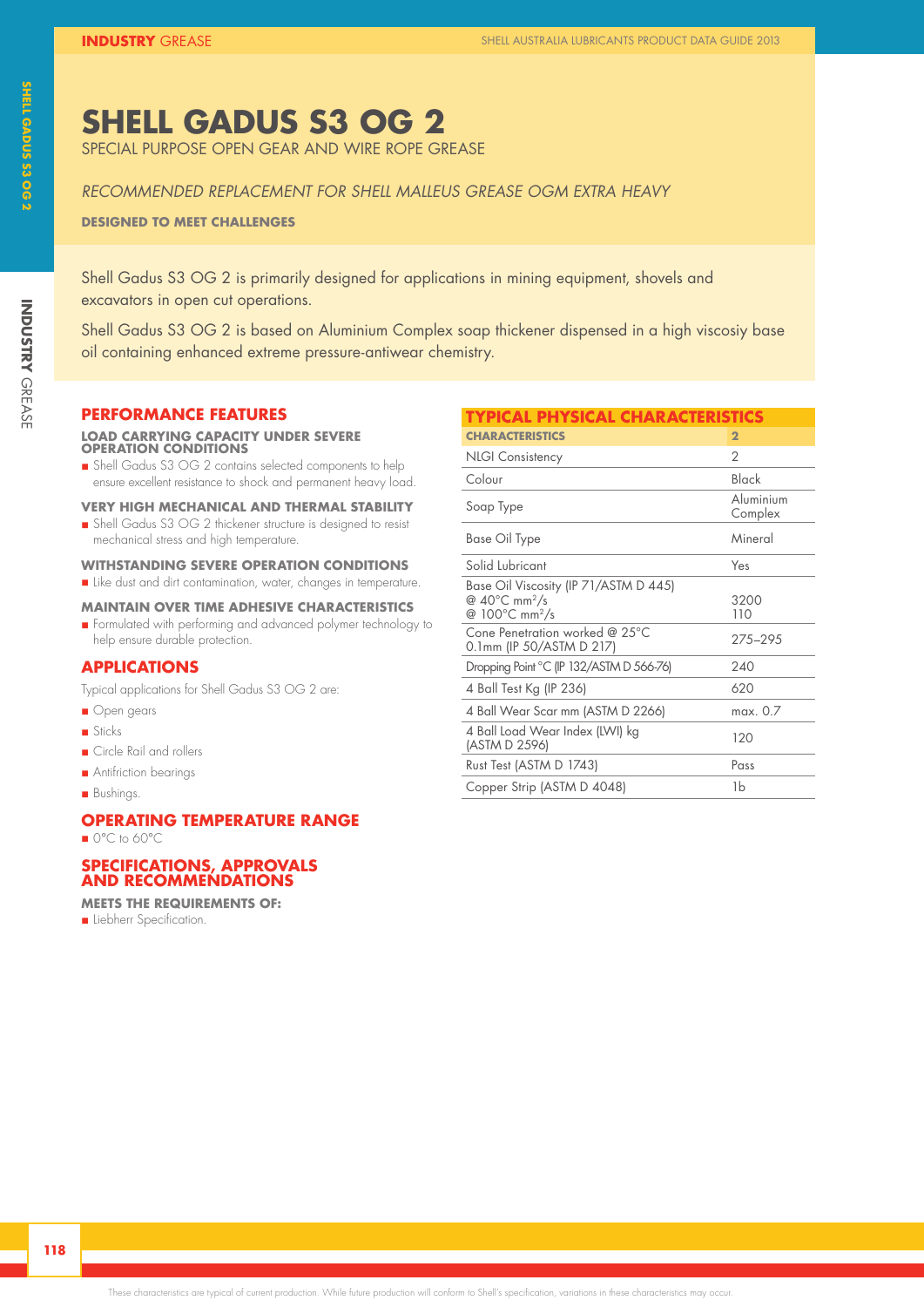**SHELL GADUS S3 T100**  PREMIUM QUALITY INDUSTRIAL BEARING GREASE

*RECOMMENDED REPLACEMENT FOR SHELL STAMINA RL*

**INDUSTRY** 

**INDUSTRY GREASE** 

Shell Gadus S3 T100 is a high technology grease designed to give optimum performance for grease lubrication in industrial bearings. Shell Gadus S3 T100 is based on mineral oil with a special diurea thickener to give long life, low wear and shear-stable properties at high temperatures.

### **PERFORMANCE FEATURES**

**DESIGNED TO MEET CHALLENGES**

- **n** Outstanding life at high temperatures
- **n** Excellent wear protection
- n Excellent mechanical stability at high temperatures
- **n** Excellent oxidation resistance
- Good protection against false brinnelling
- **n** Low oil separation
- **n** Excellent corrosion resistance
- n Provides protection from the elements of corrosion
- n Versatile
- n Water resistant
- n Withstands washing with water, preventing loss of protection.

#### **HIGH TEMPERATURE PERFORMANCE**

- The diurea thickener used in Shell Gadus S3 T100 has a high melting point and the grease performance is limited only by the properties of the base oil and additive components.
- n The low volatility and excellent oxidation stability of the base oil are such that they give it an excellent service life in bearings operating between -20°C and 150°C. With caution, Shell Gadus S3 T100 may, in some circumstances, be used at temperatures up to 180°C, but only if the re-lubrication period is suitably adjusted.

#### **CORROSION PROTECTION**

- n When a bearing is running, most high quality greases can maintain an adequate lubricating film even when the grease is loaded with water. However, when the grease bearing is idle, corrosion may occur causing pitting which can be destructive. Shell Gadus S3 T100 is formulated with corrosion inhibitors to help protect bearing surfaces even when the grease is contaminated with water.
- The lubrication properties of Shell Gadus S3 T100 have been used very successfully in slow moving, loaded large bearings such as those found in continuous casters in steel plants.

#### **APPLICATIONS**

- n Shell Gadus S3 T100 is particularly recommended for use in high temperature (150°C), lightly loaded industrial bearings.
- n It is recommended for use where long operational life and extended re-greasing intervals are an important consideration.

### **OPERATING TEMPERATURE RANGE**

 $\blacksquare$  -20 $^{\circ}$ C to 150 $^{\circ}$ C.

#### **RE-LUBRICATION**

Grease life varies considerably from application to application, even with bearings operating under normally identical conditions. Variables such as air flow, dirt and humidity can have a considerable effect in addition to the more commonly recognised parameters of load, speed and temperature.

The use of Shell Gadus S3 T100 usually permits considerable extension of the re-lubrication interval.

#### **OXIDATION STABILITY**

Shell Gadus S3 T100 has a high temperature oxidation inhibitor system to help ensure that it will withstand high operating temperatures without forming deposits. Unlike the soap thickeners used in most greases, the diurea thickener in Shell Gadus S3 T100 does not catalyse grease oxidation, indeed the diurea thickener offers inherent anti-oxidant properties. This contributes to longer grease life at higher temperatures.

The base oil component of Shell Gadus S3 T100 is a specially selected high viscosity index mineral oil with excellent oxidation and evaporation resistance.

#### **SEALING**

The rheology of Shell Gadus S3 T100 is such that at low shear rates and with heating the consistency increases. Consequently, in bearings operating at high temperatures the grease remains in place providing good sealing and continuous lubrication even in the presence of vibration.

#### **WATER WASHOUT**

Shell Gadus S3 T100 exhibits very good resistance to water washout by immersion or spray.

| <b>TYPICAL PHYSICAL CHARACTERISTICS</b>                                                                              |              |  |
|----------------------------------------------------------------------------------------------------------------------|--------------|--|
| <b>CHARACTERISTICS</b>                                                                                               | $\mathbf{2}$ |  |
| Colour                                                                                                               | Brown        |  |
| Soap Type                                                                                                            | Diurea       |  |
| <b>Base Oil Type</b>                                                                                                 | Mineral      |  |
| Base Oil Viscosity (IP 71/ASTM D 445)<br>@ $40^{\circ}$ C mm <sup>2</sup> /s<br>@ $100^{\circ}$ C mm <sup>2</sup> /s | 100<br>11    |  |
| Dropping Point °C (IP 132/ASTM D 566-76)                                                                             | 250          |  |
| Cone Penetration worked @ 25°C 0.1mm<br>(IP 50/ASTM D 217)                                                           | 265-295      |  |
| Pumpability (long distance)                                                                                          | Fair         |  |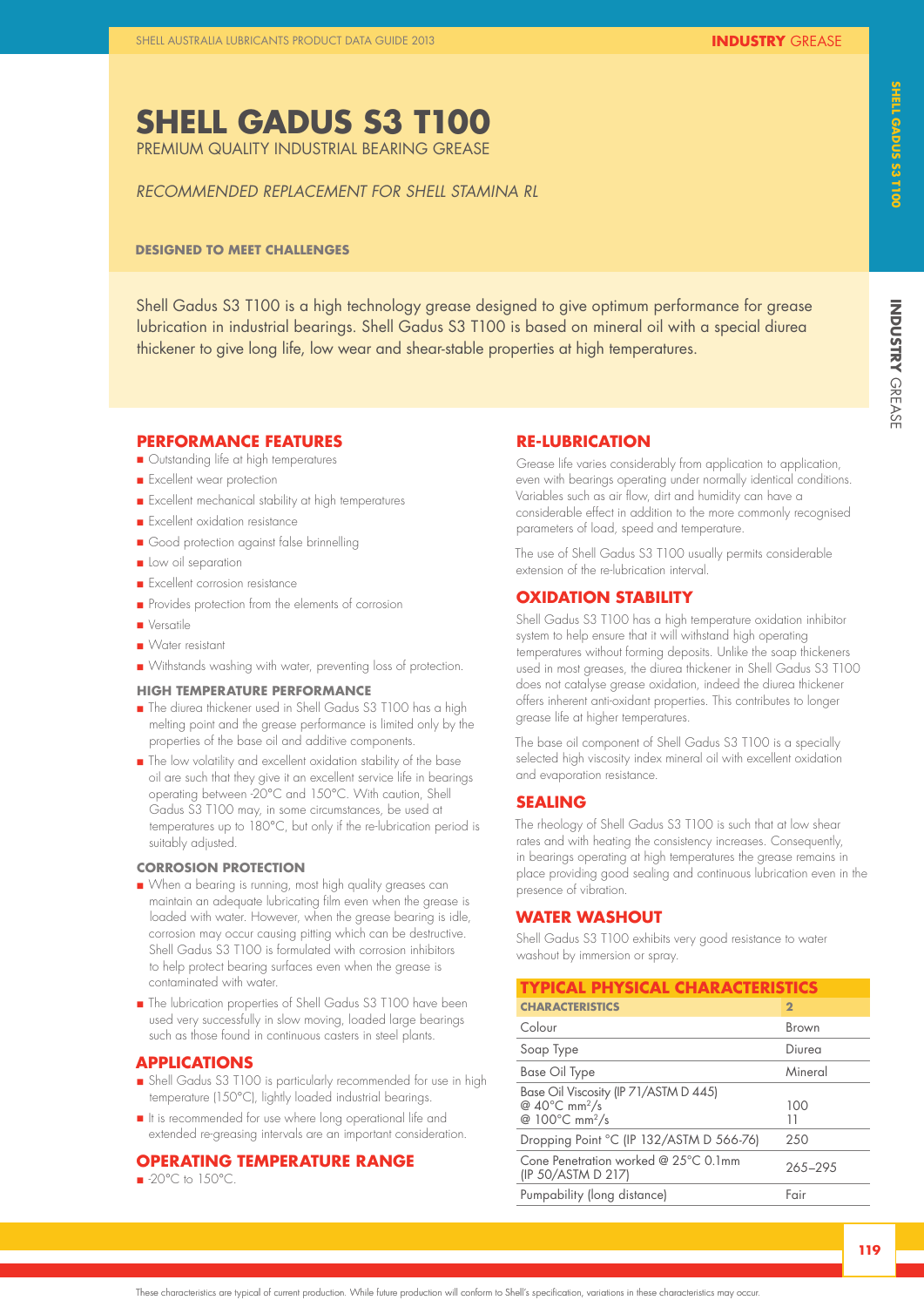# **INDUSTRY GREASE INDUSTRY**

### **SHELL GADUS S3 T220**

ULTIMATE PERFORMANCE EXTREME PRESSURE DIUREA GREASE

*PREVIOUSLY SHELL STAMINA EP*

#### **DESIGNED TO MEET CHALLENGES**

Shell Gadus S3 T220 Greases are high technology greases designed to give optimum performance for grease lubrication in industrial bearings. They are based on mineral oil with a special diurea thickener to give long life, low wear and shear-stable properties at high temperatures.

#### **PERFORMANCE FEATURES**

#### **POTENTIAL COST SAVINGS VIA:**

- n Formulated to reduce grease consumption at high temperatures, as grease resists melting and subsequent leakage, due to the use of the latest diurea thickener technology developed by Shell's 'in house' expertise in Japan.
- Helps to reduce maintenance costs since lower bearing replacement rates can be achieved, due to the excellent anti-wear properties that are available from the latest technology diurea thickened greases.
- Helps to lower total labour costs, due to the extended lubrication intervals and less downtime that results from using the latest in high performance greases.
- n Simplified maintenance programs can be established, resulting from the multi-purpose capabilities of this grease and long service lives that are possible.

#### **APPLICATIONS**

- n Steel
- n Paper
- **Aluminium**
- n Chemical
- and many others.
- Recommended as an extreme pressure grease for highly loaded ball, roller and plain bearing applications at high temperarures where extended service life is required. Proven in the following applications:
	- **n** Hot strip mills
	- n Paper mill bearings (dry end)
	- **n** Electrical motors (large).

#### **SPECIFICATIONS, APPROVALS AND RECOMMENDATIONS**

#### **IS RECOMMENDED FOR USE:**

■ Over the temperature range -10°C to 160°C (even up to 180°C with suitable adjustment of relubrication interval).

| <b>TYPICAL PHYSICAL CHARACTERISTICS</b>                                                                     |                |  |
|-------------------------------------------------------------------------------------------------------------|----------------|--|
| <b>CHARACTERISTICS</b>                                                                                      | $\overline{2}$ |  |
| Colour                                                                                                      | Light Brown    |  |
| Soap Type                                                                                                   | Diurea         |  |
| <b>Base Oil Type</b>                                                                                        | Mineral        |  |
| Kinematic Viscosity (IP 71/ASTM D 445)<br>@ $40^{\circ}$ C mm <sup>2</sup> /s<br>@ 100°C mm <sup>2</sup> /s | 220<br>19      |  |
| Dropping Point °C<br>(IP 396)                                                                               | 260            |  |
| Cone Penetration worked @ 25°C<br>0.1mm (IP 50/ASTM D 217)                                                  | 280            |  |
| Pumpability (long distance)                                                                                 | Fair           |  |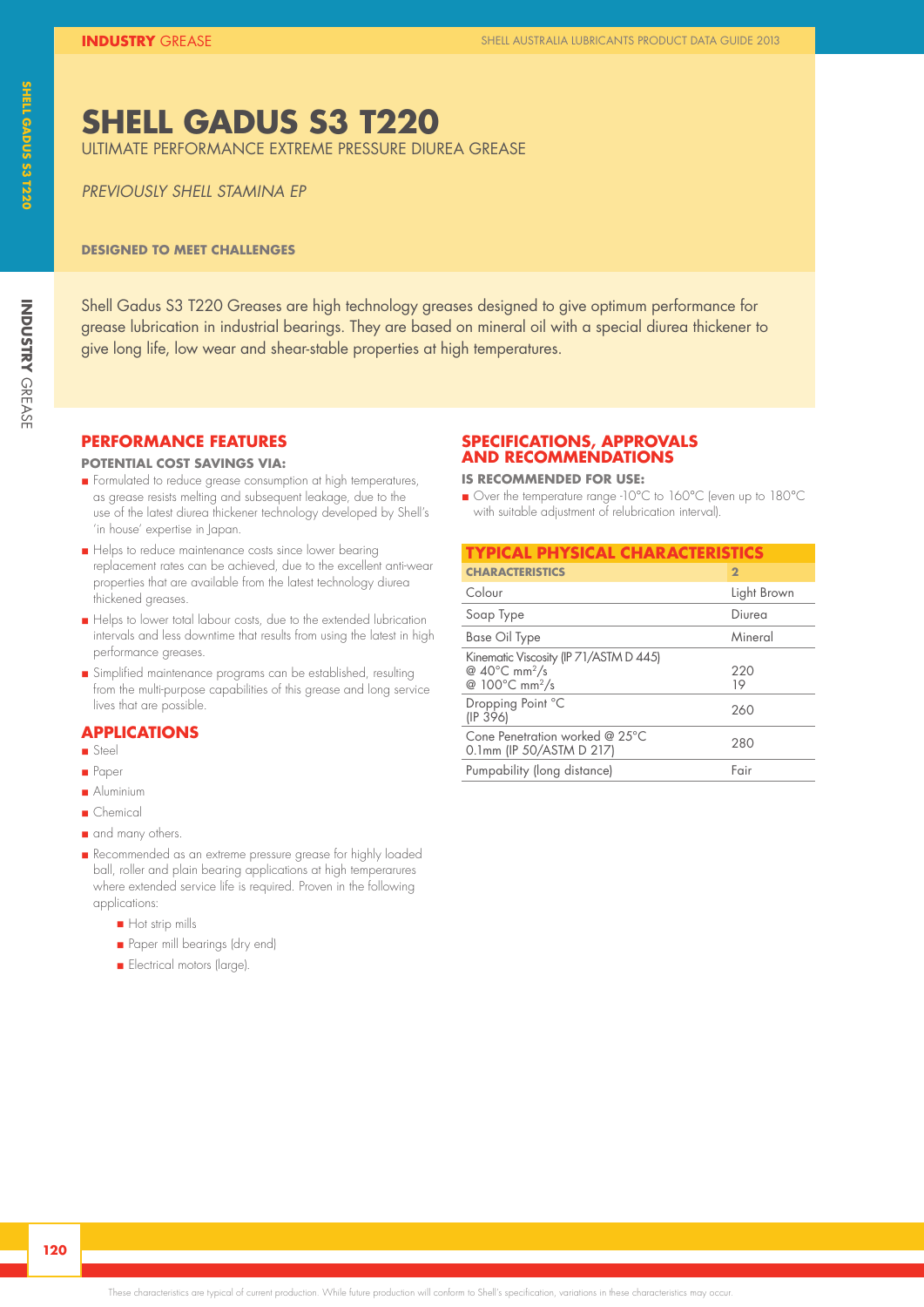**SHELL GADUS S3 V220C**  PREMIUM MULTI-PURPOSE EXTREME PRESSURE GREASE

# **INDUSTRY GREASE INDUSTRY**

*RECOMMENDED REPLACEMENT FOR SHELL ALBIDA EP AND SHELL RETINAX LX*

#### **DESIGNED TO MEET CHALLENGES**

Shell Gadus S3 V220C Greases are premium multi-purpose greases based on high viscosity index mineral oil and a lithium complex thickener. They contain the latest additives to offer excellent high temperature oxidation performance and other additives to enhance their anti-oxidation, anti-wear and anti-corrosion properties.

Shell Gadus S3 V220C Greases are especially suitable for bearings operating at high temperature and under load.

#### **PERFORMANCE FEATURES**

#### **EXCELLENT MECHANICAL STABILITY EVEN UNDER VIBRATING CONDITIONS**

**n** Consistency retained over long periods, even in conditions of severe vibration.

#### **ENHANCED EXTREME PRESSURE PROPERTIES**

**n** Excellent load-carrying performance.

#### **GOOD WATER RESISTANCE**

**n** Ensures lasting protection even in the presence of large amounts of water.

#### **HIGH DROPPING POINT LONG OPERATIONAL LIFE AT HIGH TEMPERATURES EFFECTIVE CORROSION PROTECTION**

n Helps ensure components/bearings do not fail due to corrosion.

#### **APPLICATIONS**

Shell Gadus S3 V220C Greases are used for the grease lubrication of heavy-duty bearings used in machinery found in the following applications:

- **n** Continuous casting
- **n** Vibrating sieves
- **n** Quarries
- n Breakers
- **n** Roller conveyors
- **n** Automotive wheelbearings.

#### **RE-GREASING INTERVALS**

For bearings operating near their maximum recommended temperatures, re-greasing intervals should be reviewed.

#### **SPECIFICATIONS, APPROVALS AND RECOMMENDATIONS**

**MEETS THE FOLLOWING SPECIFICATIONS** n Meets ASTM D 4950-68 CZC-L13.

| <b>TYPICAL PHYSICAL CHARACTERISTICS</b>                                                                                         |                     |                     |
|---------------------------------------------------------------------------------------------------------------------------------|---------------------|---------------------|
| <b>CHARACTERISTICS</b>                                                                                                          | 1                   | $\overline{2}$      |
| Colour                                                                                                                          | Red                 | Red                 |
| Soap Type                                                                                                                       | Lithium/<br>Complex | Lithium/<br>Complex |
| <b>Base Oil Type</b>                                                                                                            | Mineral             | Mineral             |
| <b>Kinematic Viscosity</b><br>(IP 71/ASTM D 445)<br>@ $40^{\circ}$ C mm <sup>2</sup> /s<br>@ $100^{\circ}$ C mm <sup>2</sup> /s | 220<br>19           | 220<br>19           |
| Dropping Point °C (IP 396)                                                                                                      | 240                 | 240                 |
| Cone Penetration worked @<br>$25^{\circ}$ C 0.1mm<br>(IP 50/ASTM D 217)                                                         | $310 - 340$         | 265-295             |
| Pumpability (long distance)                                                                                                     | Good                | Fair                |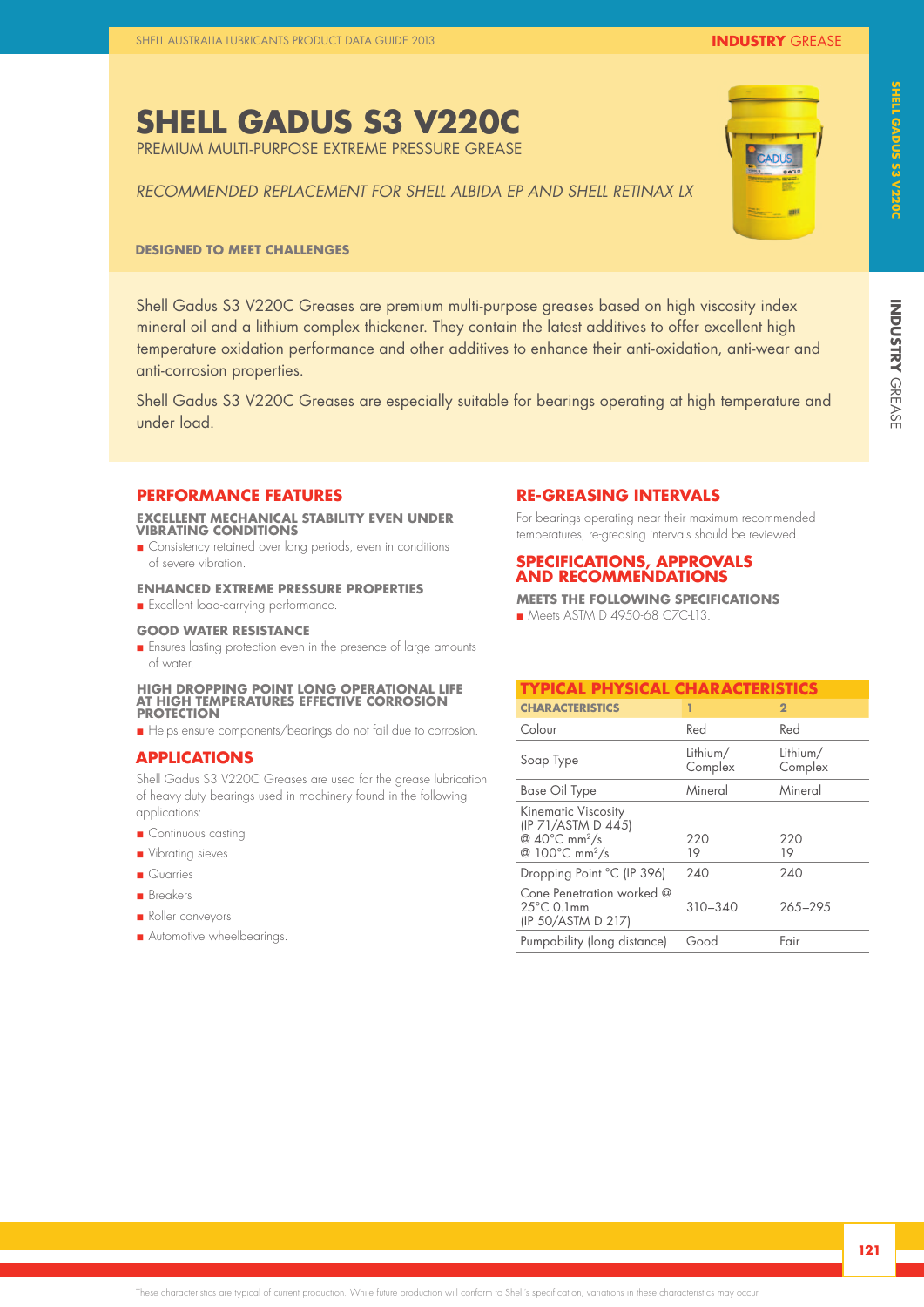### **SHELL GADUS S3 V460**

PREMIUM MULTI-PURPOSE HEAVY-DUTY GREASE

#### *RECOMMENDED REPLACEMENT FOR SHELL RETINAX SD AND SHELL ALBIDA HD*

#### **DESIGNED TO MEET CHALLENGES**

Shell Gadus S3 V460 Grease is a premium, high temperature greases for heavy-duty industrial applications. This product is based on high viscosity index mineral oil and a lithium complex soap thickener and contains the latest additives to offer excellent high temperature oxidation performance and other additives to enhance its anti-oxidation, anti-wear and anti-corrosion properties.

Shell Gadus S3 V460 Grease is especially suitable for slow moving, heavy-duty bearings operating at high temperature and under severe load.

#### **PERFORMANCE FEATURES**

**HIGH BASE OIL VISCOSITY TO MEET LEADING OEM REQUIREMENTS FOR SLOW MOVING LARGE BEARINGS**

**n** Proven in workroll bending operations in steel plants.

#### **EXCELLENT MECHANICAL STABILITY EVEN UNDER VIBRATING CONDITIONS**

**n** Consistency retained over long periods, even in conditions of severe vibration.

#### **ENHANCED EXTREME PRESSURE PROPERTIES**

**n** Excellent load-carrying performance.

#### **EXCELLENT WATER RESISTANCE**

**n** Ensures lasting protection even in the presence of large amounts of water.

#### **EFFECTIVE CORROSION PROTECTION**

n Helps ensure components/bearings do not fail due to corrosion.

#### **HIGH DROPPING POINT**

**n** Resistant to high temperatures.

#### **APPLICATIONS**

Shell Gadus S3 V460 Grease are used for the grease lubrication of heavy-duty, slow moving bearings used in heavy industries:

- n Steel (continuous casters, workroll bearings, etc.)
- Cement
- n Paper
- **n** Chemical industry
- **n** Mining

#### **RE-GREASING INTERVALS**

For bearings operating near their maximum recommended temperatures, re-greasing intervals should be reviewed.

| <b>TYPICAL PHYSICAL CHARACTERISTICS</b>                                                                               |                     |  |
|-----------------------------------------------------------------------------------------------------------------------|---------------------|--|
| <b>CHARACTERISTICS</b>                                                                                                | $\overline{2}$      |  |
| Colour                                                                                                                | Light Brown         |  |
| Soap Type                                                                                                             | Lithium/<br>Complex |  |
| <b>Base Oil Type</b>                                                                                                  | Mineral             |  |
| Kinematic Viscosity (IP 71/ASTM D 445)<br>@ $40^{\circ}$ C mm <sup>2</sup> /s<br>@ 100 $\degree$ C mm <sup>2</sup> /s | 460<br>31           |  |
| Dropping Point °C<br>(IP 396)                                                                                         | 250                 |  |
| Cone Penetration Worked @ 25°C<br>0.1mm (IP 50/ASTM D217)                                                             | 265-295             |  |
| Pumpability (Long distance)                                                                                           | Fair                |  |

**INDUSTRY**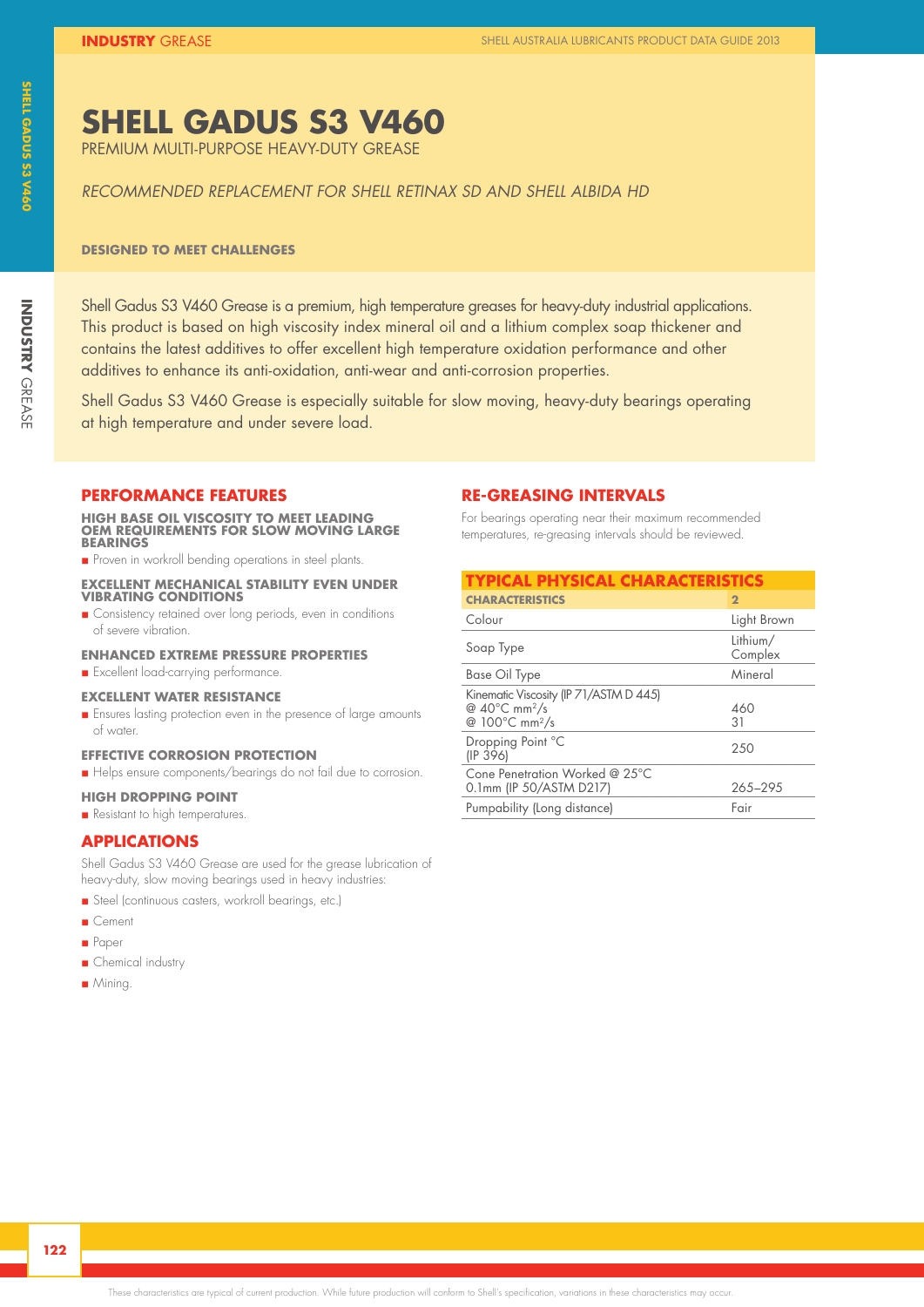### **SHELL GADUS S3 V460D**  PREMIUM MULTI-PURPOSE HEAVY-DUTY GREASE WITH SOLIDS

*RECOMMENDED REPLACEMENT FOR SHELL ALBIDA HDX*

#### **DESIGNED TO MEET CHALLENGES**

Shell Gadus S3 V460D Grease is a high performance, high temperature grease for slow moving heavily loaded large bearings subject to shock loads. It is based on high viscosity index mineral oil and a lithium complex thickener. Apart from containing the latest additives to ensure excellent high temperature, anti-corrosion and anti-oxidation performance, it also contains Mos2 to ensure the grease can handle shock loads.

#### **PERFORMANCE FEATURES**

#### **HIGH BASE OIL VISCOSITY TO PROVIDE EXCELLENT LOAD CARRYING PERFORMANCE**

**n** Meets the recommended base oil viscosity recommended by leading OEMs.

#### **EXCELLENT MECHANICAL STABILITY EVEN UNDER VIBRATING CONDITIONS**

**n** Consistency retained over long periods, even in conditions of severe vibration.

#### **ENHANCED EXTREME PRESSURE PROPERTIES AND RESISTANT TO SHOCK LOADS**

n Excellent load-carrying performance enhanced by the presence of Mos2.

#### **EXCELLENT WATER RESISTANCE**

**n** Ensures lasting protection even in the presence of large amounts of water.

#### **EFFECTIVE CORROSION PROTECTION**

n Heps ensure components/bearings do not fail due to corrosion.

#### **HIGH DROPPING POINT**

**n** Resistant to high temperatures.

#### **APPLICATIONS**

Shell Gadus S3 V460D Grease is used for the grease lubrication of heavy-duty, slow moving bearings subject to shock loads found in the following industries:

- $Mining$
- n Steel.

#### **RE-GREASING INTERVALS**

For bearings operating near their maximum recommended temperatures, re-greasing intervals should be reviewed.

#### **SPECIFICATIONS, APPROVALS AND RECOMMENDATIONS**

#### **LISTED BY THE FOLLOWING OEMS:**

- n Komatsu Mining (Germany)
- **n** Terex
- **BE** (certified)
- n Dieffenbacher
- n Hitachi
- **n** Konecranes
- $C$ MI
- **n** Flat Products Equipments
- n Pfeiffer
- **n** Voith Paper Environmental.

#### **MEETS THE REQUIREMENTS OF:**

**n** The 3% Mos2 grease Caterpillar specification.

#### **HAS APPROVAL FROM:**

n Rothe Erde.

| <b>TYPICAL PHYSICAL CHARACTERISTICS</b>                                                                                         |                     |  |
|---------------------------------------------------------------------------------------------------------------------------------|---------------------|--|
| <b>CHARACTERISTICS</b>                                                                                                          | $\mathbf{2}$        |  |
| Colour                                                                                                                          | Black               |  |
| Soap Type                                                                                                                       | Lithium/<br>Complex |  |
| Base Oil Type                                                                                                                   | Mineral             |  |
| <b>Kinematic Viscosity</b><br>(IP 71/ASTM D 445)<br>@ $40^{\circ}$ C mm <sup>2</sup> /s<br>@ $100^{\circ}$ C mm <sup>2</sup> /s | 460<br>31           |  |
| Cone Penetration Worked<br>@ 25°C 0.1mm<br>(IP 50/ASTM D 217)                                                                   | 265-295             |  |
| Dropping Point °C (IP 396)                                                                                                      | >240                |  |

**INDUSTRY**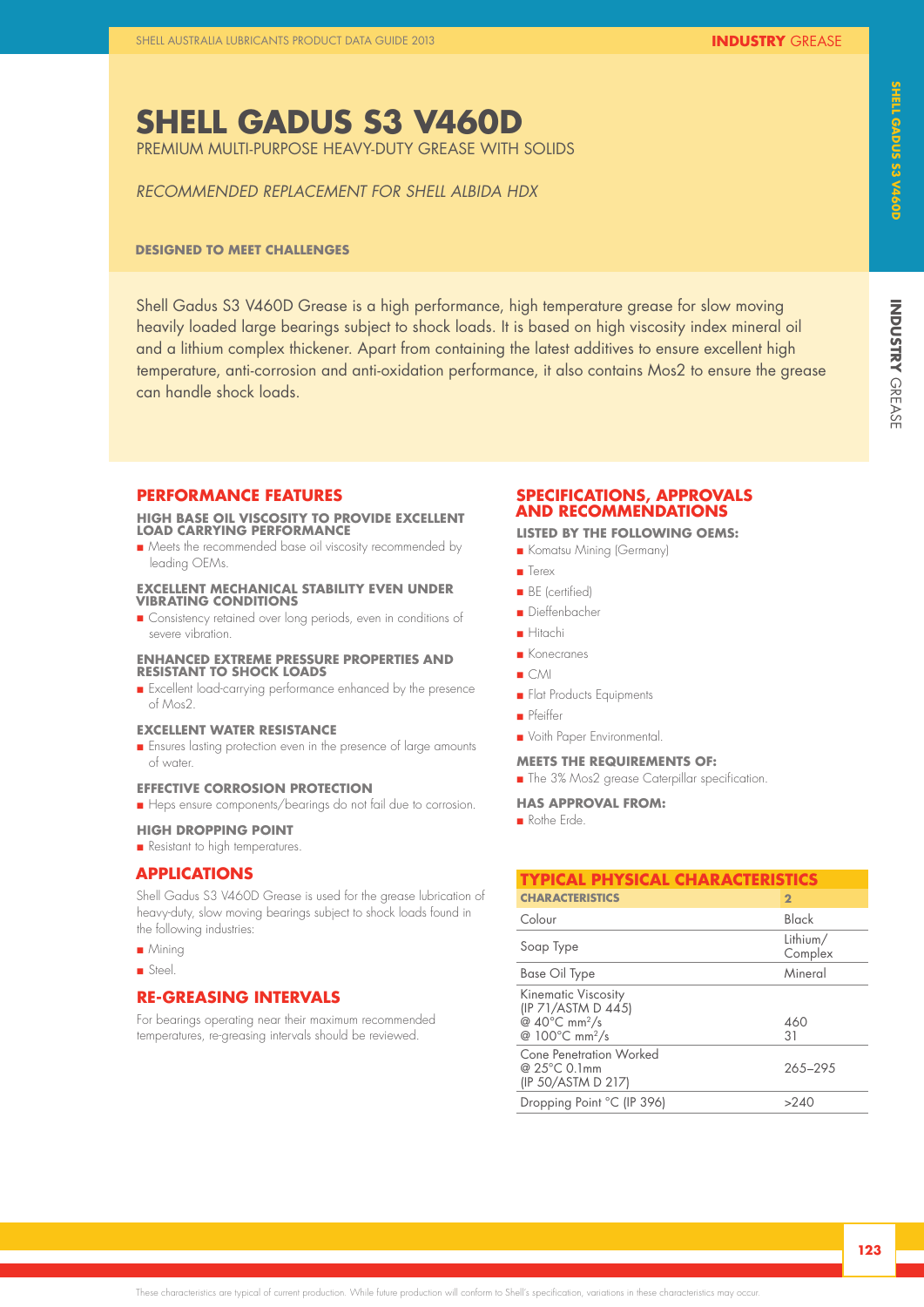### **SHELL GADUS S3 V460XD**

PREMIUM MULTI-PURPOSE HEAVY-DUTY GREASE WITH EXTRA SOLIDS

*RECOMMENDED REPLACEMENT FOR SHELL ALBIDA MDX*

#### **DESIGNED TO MEET CHALLENGES**

Shell Gadus S3 V460XD Grease is a premium heavy-duty grease designed for use in a wide range of industrial and mining applications. It is based on a high viscosity index mineral oil and lithium complex thickener. It contains selected additives to offer excellent high temperature oxidation performance and enhanced extreme pressure, anti-wear and anti-corrosion properties. It also contains molybdenum disulphide to provide additional resistance to shock loading.

#### **PERFORMANCE FEATURES**

#### **WIDE OPERATING TEMPERATURE RANGE**

n Ball and rolling element bearings operating continuously at temperatures between -15°C and 150°C.

#### **PROLONGED GREASE SERVICE LIFE**

**n** Enhanced oxidation resistance helps prolong grease life at higher temperatures, allowing extended re-greasing intervals.

#### **EXCELLENT MECHANICAL STABILITY**

n Maintains consistency over long periods even in the most severe conditions.

#### **FOR SHOCK LOADED CONDITIONS**

n Resists break down, softening and subsequent leakage under shock loads.

#### **ENHANCE EXTREME PRESSURE AND ANTI-WEAR PROPERTIES**

n Rig tests confirm E.P. additives in Shell Gadus S3 V460XD prolong the life of bearings subject to heavy loads and shock loads.

#### **LOW WATER WASH-OUT**

Good water resistant properties.

#### **EFFECTIVE CORROSION PROTECTION**

n Helps ensure components/bearings do not fail due to corrosion.

#### **APPLICATIONS**

n Shell Gadus S3 V460XD Grease is used for the lubrication of shock loaded, heavy-duty slow moving bearings and non-bearing applications such as those found in large mobile mining equipment. Shell Gadus S3 V460XD Grease is available as NLGI 2 grease and also as an NLGI 1 version where a more pumpable grease is required.

#### **SPECIFICATIONS, APPROVALS AND RECOMMENDATIONS**

**LISTED BY THE FOLLOWING OEMS:**

- n Komatsu
- **n** Komatsu Trucks
- **n** Terex
- n Liebherr Trucks
- n P&H
- **n** BE (certified).

#### **EXCEEDS THE SPECIFICATIONS OF:**

**n** Caterpillar.

| TYPICAL PHYSICAL CHARACTERISTICS                                                                      |                     |
|-------------------------------------------------------------------------------------------------------|---------------------|
| <b>CHARACTERISTICS</b>                                                                                | $\overline{2}$      |
| Colour                                                                                                | Black               |
| Soap Type                                                                                             | Lithium/<br>Complex |
| <b>Base Oil Type</b>                                                                                  | Mineral             |
| Kinematic Viscosity (ASTM D 445)<br>@ $40^{\circ}$ C mm <sup>2</sup> /s<br>@ 100°C mm <sup>2</sup> /s | 460<br>31           |
| Dropping Point °C (IP 396)                                                                            | 250                 |
| 4 Ball EP Test Kg (IP 239)                                                                            | 620                 |
| Molybdenum Disulphide Content %                                                                       | 5                   |
| Molybdenum Disulphide Particle Size (microns)                                                         | $<$ 5               |
| Worked Penetration @ 25°C (ASTM D 17) (dmm) 265-295                                                   |                     |

**INDUSTRY**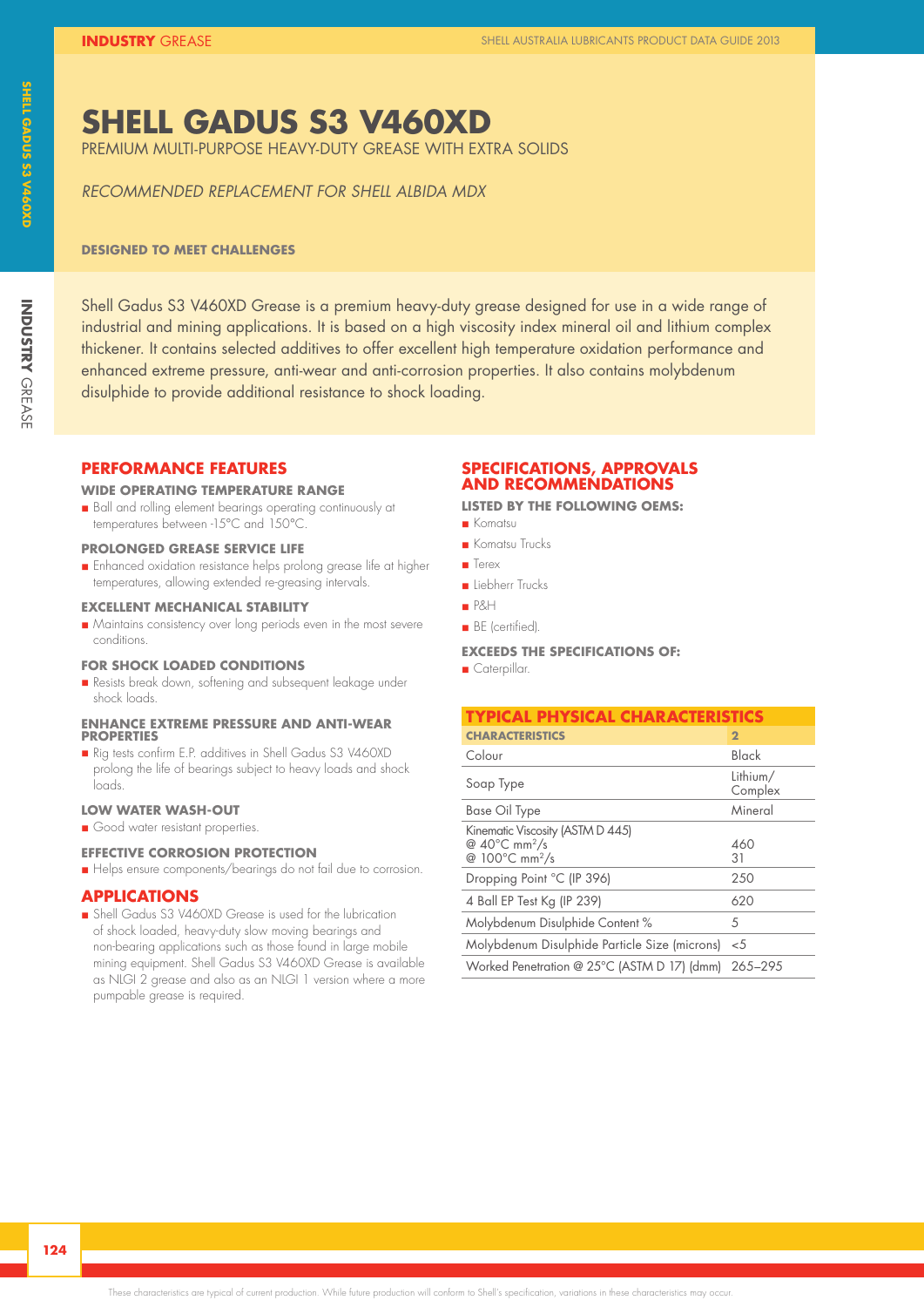## **SHELL GADUS S4 V2600AD**

ADVANCED PLAIN BEARING GREASE (*MALLEUS)*

#### *PREVIOUSLY SHELL MALLEUS JBZ*

#### **DESIGNED TO MEET CHALLENGES**

Shell Gadus S4 V2600AD is a unique Lithium/Calcium thickened part-synthetic grease with superior adhesion and load carrying properties. It is formulated specially for very large and slow moving bearings, slides, bushes and other heavy-duty industrial applications.

#### **PERFORMANCE FEATURES**

#### **PROTECTS EQUIPMENT UNDER THE HEAVIEST LOADS**

**n** Contains molybdenum disulphide and specially selected extreme pressure additives to provide lubrication under severe operating conditions such as shock loading, severe vibration and boundary lubrication conditions.

#### **LONGER GREASE LIFE**

n Excellent mechanical stability resisting breakdown and softening. Its efficient load carrying ability means that Shell Gadus S4 V2600AD typically performs longer than conventional lithium greases, allowing extended intervals between re-greasing.

#### **RESISTS GREASE LOSS AND CORROSION**

n Excellent water and juice washout resistance helps to prevent grease loss and provide corrosion protection.

#### **CLEANER WORKING ENVIRONMENT**

n Contains no bitumen, solvents, highly aromatic base oils, lead or sodium nitrite, and this, together with reduced usage, minimal fling-off or leakage, provide a cleaner and safer working environment.

#### **APPLICATIONS**

Shell Gadus S4 V2600AD is recommended for the lubrication of:

- Sugar mill bearing
- **n** Cement mill journals
- **n** Plain bearings
- n Pivot pins
- **n** Slow speed cams and followers
- **n** Open gears.

### **OPERATING TEMPERATURE RANGE**

 $\blacksquare$  0°C to 130°C.

| TYPICAL PHYSICAL CHARACTERISTICS                                                                                      |                     |
|-----------------------------------------------------------------------------------------------------------------------|---------------------|
| <b>CHARACTERISTICS</b>                                                                                                | 1.5                 |
| Colour                                                                                                                | Black               |
| Soap Type                                                                                                             | Lithium/<br>Calcium |
| Base Oil Type                                                                                                         | Part-Synthetic      |
| Kinematic Viscosity (IP 71/ASTM D 445)<br>@ 40 $\degree$ C mm <sup>2</sup> /s<br>@ 100 $\degree$ C mm <sup>2</sup> /s | 2600<br>120         |
| <b>NLGI Consistency</b>                                                                                               | 1.5                 |
| Cone Penetration worked @ 25°C<br>0.1mm (IP 50/ASTM D 217)                                                            | 305                 |
| Dropping Point °C (IP 396)                                                                                            | 180                 |
| Timken OK Load °C (ASTM D 2509)                                                                                       | 38.6                |
| 4 Ball Weld kg (IP 239)                                                                                               | 820                 |
| Copper Corrosion (ASTM D 130)                                                                                         | 1b                  |
| Emcor Corrosion in Distilled Water (IP 220)                                                                           | 0.0                 |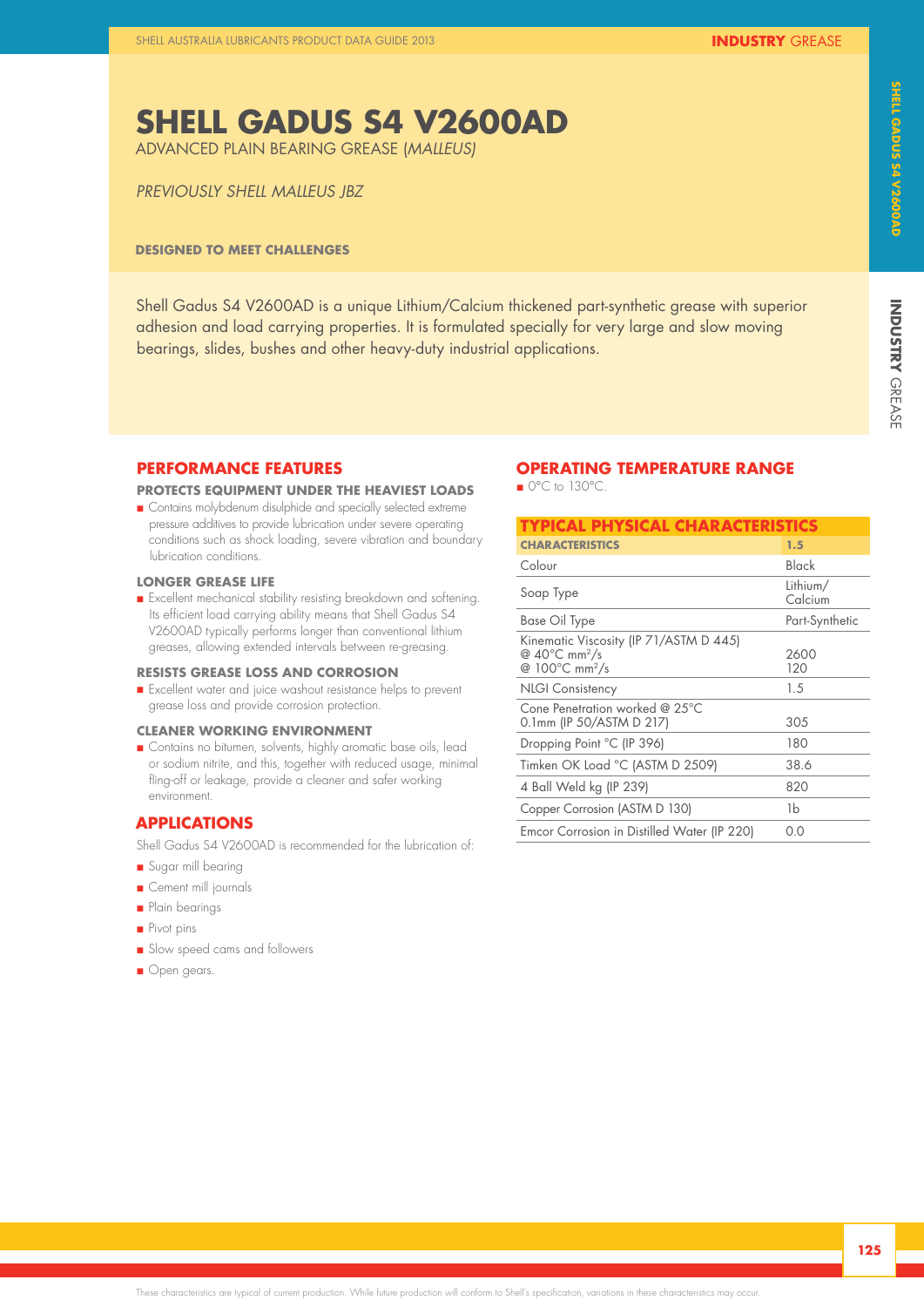### **SHELL GADUS S4 V460D**

ADVANCED MULTI-PURPOSE HEAVY-DUTY GREASE

*PREVIOUSLY SHELL ALBIDA GREASE HDZX* 

#### **DESIGNED TO MEET CHALLENGES**

Shell Gadus S4 V460D Grease is a high performance high temperature grease for slow moving heavily loaded pins, bushes and large bearings subject to shock loads. They are based on PAO synthetic oil and high viscosity index mineral oil and a lithium complex thickener. Apart from containing the latest additives to ensure excellent high temperature, anti-corrosion and anti-oxidation performance, they also contain Mos2 to ensure the grease can handle shock loads. The enhancement of PAO synthetic base oil allows the grease to be pumped and perform in lubrication systems at much lower temperatures.

#### **PERFORMANCE FEATURES**

#### **HIGH BASE OIL VISCOSITY TO PROVIDE EXCELLENT LOAD CARRYING PERFORMANCE**

n Meets the recommended base oil viscosity recommended by leading OEMs.

#### **EXCELLENT MECHANICAL STABILITY EVEN UNDER VIBRATING CONDITIONS**

**n** Consistency retained over long periods, even in conditions of severe vibration.

#### **ENHANCED EXTREME PRESSURE PROPERTIES AND RESISTANT TO SHOCK LOADS**

n Excellent load-carrying performance enhanced by the presence of Mos2.

#### **EXCELLENT WATER RESISTANCE**

**n** Ensures lasting protection even in the presence of large amounts of water.

#### **EFFECTIVE CORROSION PROTECTION**

Helps to ensure components/bearings do not fail due to corrosion.

#### **HIGH DROPPING POINT**

**n** Resistant to high temperatures.

#### **APPLICATIONS**

Shell Gadus S4 V460D Greases are used for the grease lubrication of heavy-duty, slow moving pins and bushes and bearings subject to shock loads found in the following industries:

- $Mining$
- **n** Steel.

#### **RE-GREASING INTERVALS**

For bearings operating near their maximum recommended temperatures, re-greasing intervals should be reviewed.

#### **SPECIFICATIONS, APPROVALS AND RECOMMENDATIONS**

**LISTED BY THE FOLLOWING OEMS:**

- n Komatsu
- **n** Komatsu Trucks
- n Terex
- n Liebherr Trucks
- n P&H
- **n** BE (certified).

#### **EXCEEDS THE SPECIFICATIONS OF:**

**n** Caterpillar.

| <b>TYPICAL PHYSICAL CHARACTERISTICS</b>                                                                     |                     |  |
|-------------------------------------------------------------------------------------------------------------|---------------------|--|
| <b>CHARACTERISTICS</b>                                                                                      | $\mathbf{2}$        |  |
| Colour                                                                                                      | Black               |  |
| Soap Type                                                                                                   | Lithium/<br>Complex |  |
| <b>Base Oil Type</b>                                                                                        | Mineral/Syn         |  |
| Kinematic Viscosity (IP 71/ASTM D 445)<br>@ $40^{\circ}$ C mm <sup>2</sup> /s<br>@ 100°C mm <sup>2</sup> /s | 460<br>32.0         |  |
| Cone Penetration worked @ 25°C<br>0.1mm (IP 50/ASTM D 217)                                                  | 265-295             |  |
| Dropping Point °C (IP 396)                                                                                  | 250                 |  |
| 4 Ball Weld Load kg (ASTM D 2596)                                                                           | 620                 |  |

**INDUSTRY**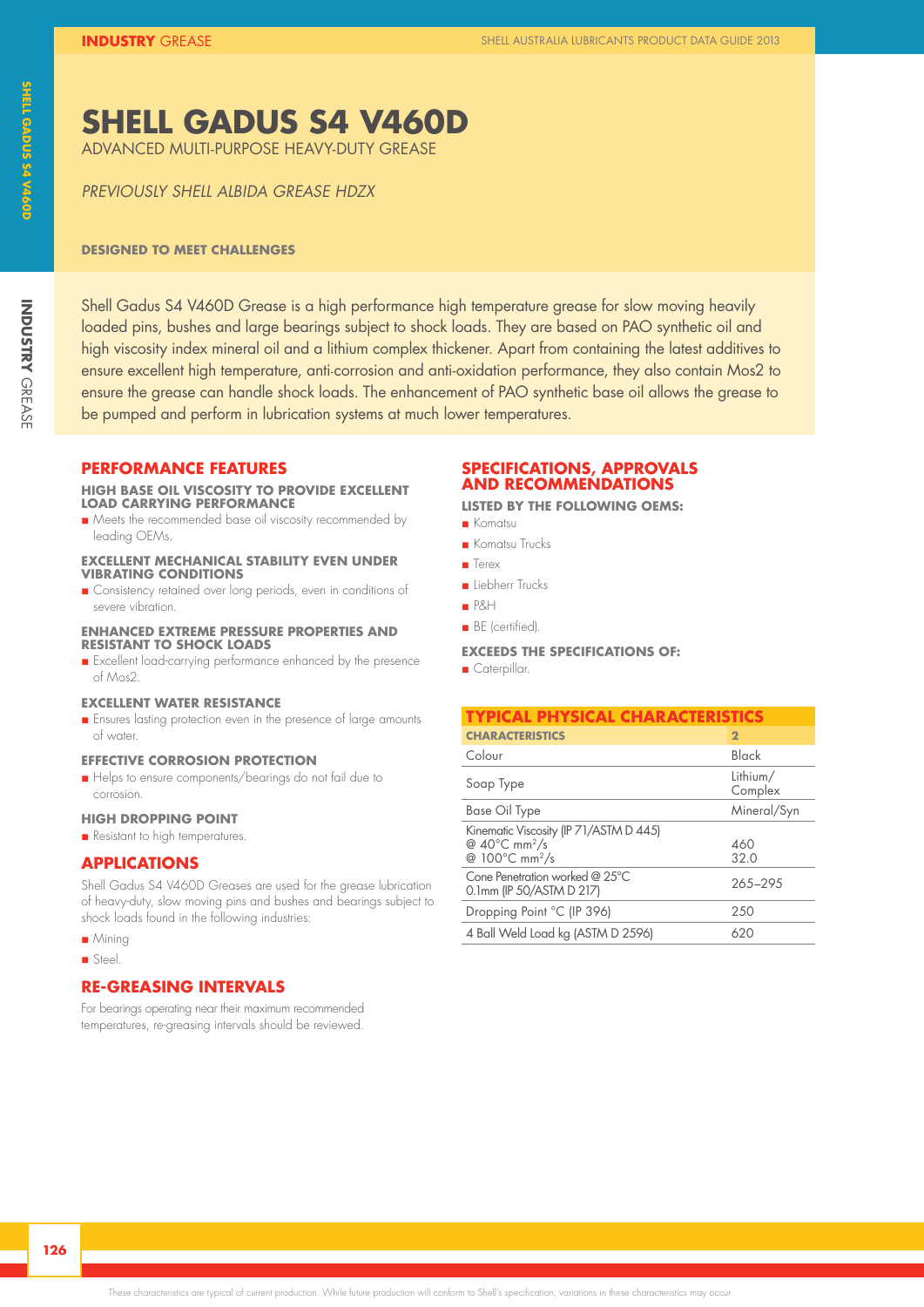# **INDUSTRY GREASE INDUSTRY**

## **SHELL GADUS S4 OG CLEAR OIL 20000**

ADVANCED OPEN GEAR AND WIREROPE LUBRICANT

#### **DESIGNED TO MEET CHALLENGES**

Shell Gadus S4 OG Clear Oil 20000 is an advanced part-synthetic, non-bitumastic viscous lubricant specifically developed to satisfy the demands of heavily loaded open gearing.

#### **PERFORMANCE FEATURES**

#### **HIGH VISCOSITY**

n The very high viscosity of Shell Gadus S4 OG Clear Oil 20000 has been achieved by combining synthetic oil with thickening effect and high viscosity mineral oils. The use of synthetic oil with thickening effect has also produced a lubricant with high viscosity index, which provides good pumpability at low temperatures while maintaining high viscosity at elevated temperatures.

#### **GEAR INSPECTIONS**

n Static and dynamic inspections are much easier to view the gear condition without cleaning off the grease or oil as the lube film is clear and you can inspect the gearing through the lube film.

#### **EXTREME PRESSURE PERFORMANCE**

**n** The high viscosity base oils are combined with extreme pressure additives to give the lubricant very high film strength and extreme load carrying capability needed for the protection of heavily loaded open gearing.

#### **PUMPABILITY**

n Shell Gadus S4 OG Clear Oil 20000 can be applied in automatic lubrication systems previously used for bitumastic lubricants (e.g. Farval, Wakefield, Tecalamit and Lincoln). The viscous oil nature of the lubricant allows it to be gravity fed into equipment centralised lubricators if required.

#### **APPLICATIONS**

Developed specifically for the lubrication of medium-size to large girth gear drives.

It provides good adhesion, excellent resistance to high pressure and protection against wear.

Shell Gadus S4 OG Clear Oil 20000 incorporates synthetic oil with thickening effect and high viscosity mineral oils blended with extreme pressure additives to give a modern high performance open gear lubricant.

#### **RE-GREASING INTERVALS**

For bearings operating near their maximum recommended temperatures, re-greasing intervals should be reviewed.

| <b>TYPICAL PHYSICAL CHARACTERISTICS</b>                                                                     |                |  |
|-------------------------------------------------------------------------------------------------------------|----------------|--|
| <b>CHARACTERISTICS</b>                                                                                      |                |  |
| Base Oil Type                                                                                               | Semi-Synthetic |  |
| Kinematic Viscosity (IP 71/ASTM D 445)<br>@ $40^{\circ}$ C mm <sup>2</sup> /s<br>@ 100°C mm <sup>2</sup> /s | 20,000<br>500  |  |
| 4 Ball Weld Load N (ASTM D 2596)                                                                            | 8000           |  |
| Flash Point °C                                                                                              | 220            |  |
| Pour Point °C                                                                                               | $-5$           |  |
| <b>FZG Scuffing Load Stage</b>                                                                              | >12            |  |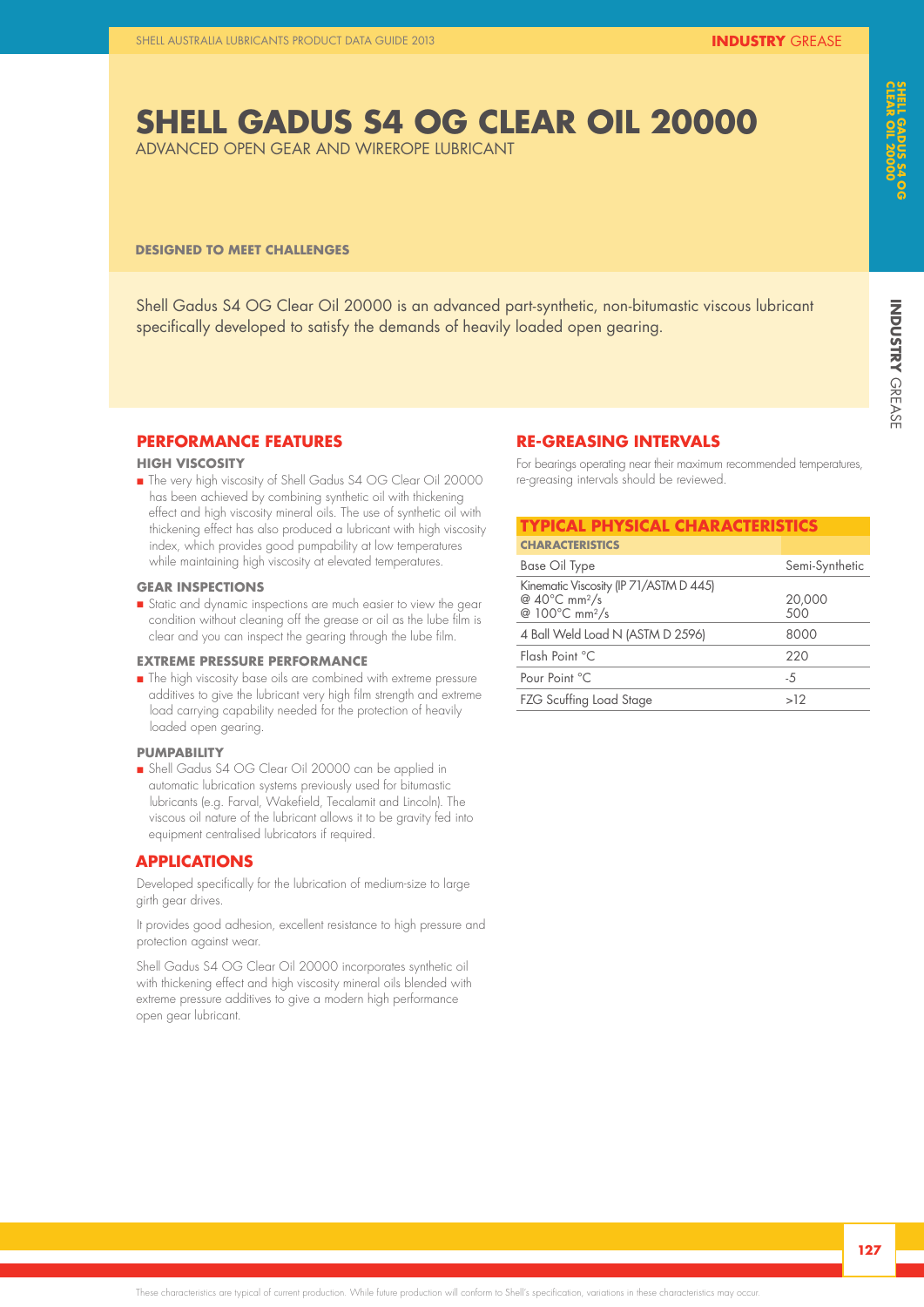# **INDUSTRY GREASE INDUSTRY**

#### Shell Gadus S5 T100 Grease is a very high technology grease designed to give optimum performance for grease lubrication in industrial bearings.

**DESIGNED TO MEET CHALLENGES**

**SHELL GADUS S5 T100** 

ADVANCED MULTI-PURPOSE GREASE

*PREVIOUSLY SHELL STAMINA RLS* 

It is based on synthetic oil with a special diurea thickener to give long life, low wear and shear-stable properties at high temperatures.

### **PERFORMANCE FEATURES**

- **n** Outstanding life at high temperatures
- **n** Excellent wear protection
- n Excellent mechanical stability at high temperatures
- **n** Excellent oxidation resistance
- n Low oil separation
- **N** Versatile.

#### **EXCELLENT CORROSION RESISTANCE**

n Provides protection from the elements of corrosion.

#### **WATER RESISTANT**

n Withstands washing with water, preventing loss of protection.

#### **APPLICATIONS**

Shell Gadus S5 T100 Grease is particularly recommended for use in high temperature up to 180°C, lightly loaded industrial bearings. It is recommended for use where long operational life and extended re-greasing intervals are an important consideration.

#### **HIGH TEMPERATURE PERFORMANCE**

The diurea thickener used in Shell Gadus S5 T100 has a high melting point and the grease performance is limited only by the properties of the base oil and additive components.

The low volatility and excellent oxidation stability of the base oil are such that they give an excellent service life in bearings operating between –40°C and 180°C.

With caution, Shell Gadus S5 T100 Grease may, in some circumstances, be used at temperatures up to 200°C, but only if the re-lubrication period is suitably adjusted.

#### **OXIDATION STABILITY**

Shell Gadus S5 T100 has a superior high temperature oxidation inhibitor system to ensure that it will withstand high operating temperatures without forming deposits. Unlike the soap thickeners used in most greases, the diurea thickener in Shell Gadus S5 T100 does not catalyse grease oxidation, indeed the diurea thickener offers inherent anti-oxidant properties. This contributes to longer grease life at higher temperatures.

The base oil part of Shell Gadus S5 T100 is a specially selected synthetic component with excellent oxidation and evaporation resistance.

#### **CORROSION PROTECTION**

When a bearing is running, most high quality greases can maintain an adequate lubricating film even when the grease is contaminated with water. However, when the grease bearing is idle corrosion may occur causing pitting which can be detrimental. Shell Gadus S5 T100 is formulated with corrosion inhibitors to help protect bearing surfaces even when the grease is contaminated by water.

The lubrication properties of Shell Gadus S5 T100 is unimpaired by small quantities of salt water.

Grease life varies considerably from application to application, even with bearings operating under nominally identical conditions. Variables such as air flow, dirt and humidity can have a considerable effect in addition to the more commonly recognised parameters of load, speed and temperature.

The use of Shell Gadus S5 T100 usually permits considerable extension of the re-lubrication interval.

#### **SEALING**

The rheology of Shell Gadus S5 T100 is such that at low shear rates and with heating the consistency increases. Consequently, in bearings operating at high temperatures the grease remains in place providing good sealing and continuous lubrication even in the presence of vibration.

#### **WATER WASHOUT**

Shell Gadus S5 T100 exhibits very good resistance to water washout by immersion or spray.

| <b>TYPICAL PHYSICAL CHARACTERISTICS</b>                                                                               |                |  |
|-----------------------------------------------------------------------------------------------------------------------|----------------|--|
| <b>CHARACTERISTICS</b>                                                                                                | $\overline{2}$ |  |
| Colour                                                                                                                | Brown          |  |
| Soap Type                                                                                                             | Polyurea       |  |
| <b>Base Oil Type</b>                                                                                                  | Synthetic      |  |
| Kinematic Viscosity (IP 71/ASTM D 445)<br>@ $40^{\circ}$ C mm <sup>2</sup> /s<br>@ $100^{\circ}$ C mm <sup>2</sup> /s | 100<br>14      |  |
| Cone Penetration Worked @ $25^{\circ}$ C<br>0.1mm (IP 50/ASTM D 217)                                                  | 265-295        |  |
| Dropping Point °C (IP 132/ASTM D 566-76)                                                                              | 250            |  |
| FAG FE-9 Test L50 hrs @ 180°C                                                                                         | >100           |  |
| Pumpability (long distance)                                                                                           | Fair           |  |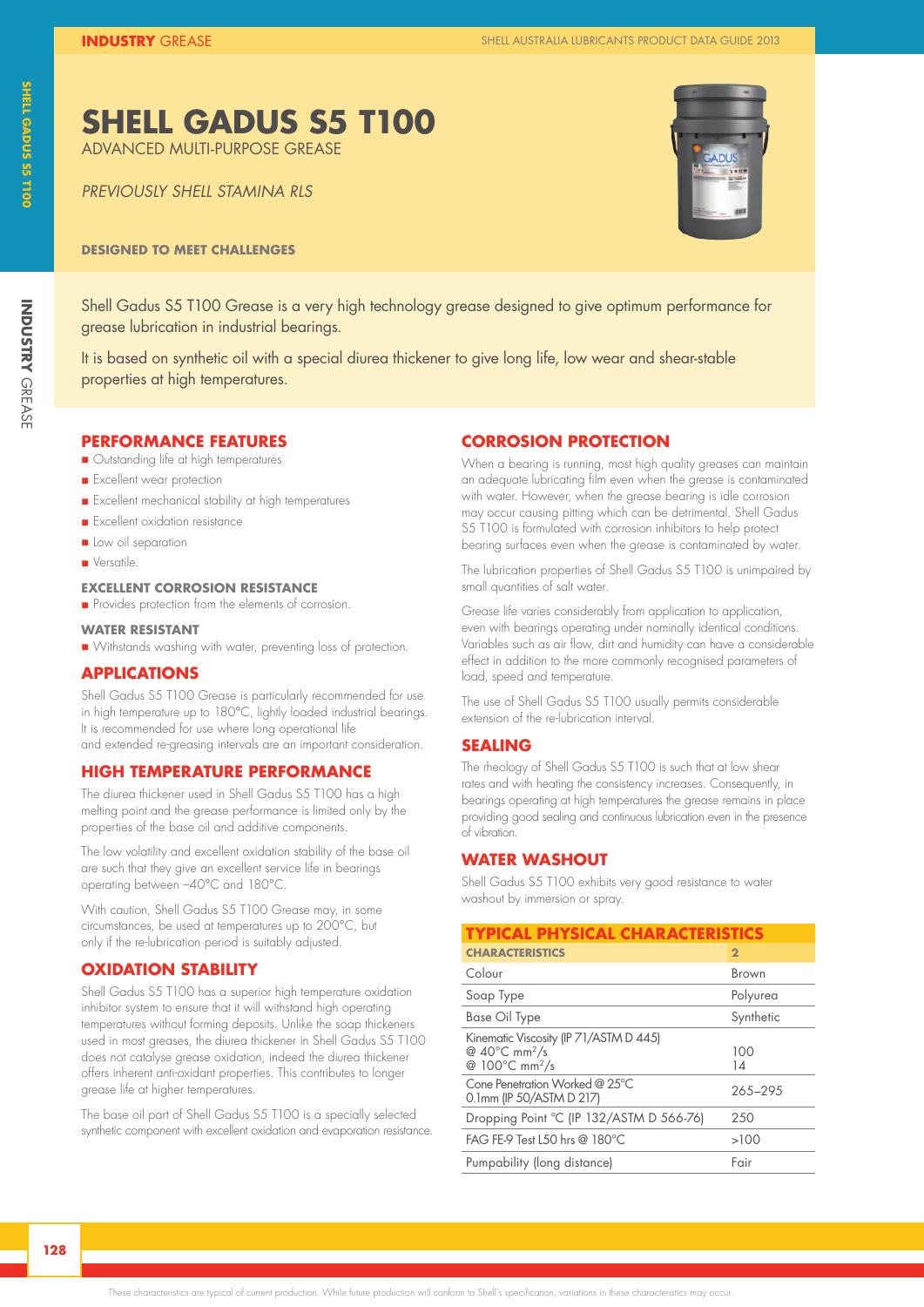*PREVIOUSLY SHELL STAMINA HDS*

#### **DESIGNED TO MEET CHALLENGES**

Shell Gadus S5 T460 is a high performance, high-temperature, long life grease for heavy-duty industrial applications. It uses fully synthetic base stocks and the latest technology diurea thickener. It contains the latest additives to offer excellent high temperature oxidation performance and other additives to enhance its anti-oxidation, anti-wear and anti-corrosion properties.

Shell Gadus S5 T460 is especially suitable for sealed and semi-sealed applications involving slow moving, heavy-duty bearings operating at high temperatures and under severe loads.

#### **PERFORMANCE FEATURES**

**HIGH BASE OIL VISCOSITY TO MEET LEADING OEM REQUIREMENTS FOR SLOW MOVING LARGE BEARINGS**

**n** Based upon the latest diurea grease technology proven in steel, paper, wind mills and other industries.

#### **EXCELLENT RESISTANCE TO HIGH TEMPERATURES AND 'HEAT SOAK'**

n Synthetic base stocks combined with the inherent oxidation resistance of the diurea thickeners combine to give class leading performance in this area.

#### **ENHANCED EXTREME PRESSURE PROPERTIES**

**n** Excellent load-carrying performance.

#### **EXCELLENT WATER RESISTANCE**

n Ensures lasting protection even in the presence of large amounts of water.

#### **HIGH DROPPING POINT**

**n** Resistant to high temperatures.

#### **EFFECTIVE CORROSION PROTECTION**

Helps to ensure components/bearings do not fail due to corrosion.

#### **APPLICATIONS**

- n Steel, paper, aluminium, chemical, wind power.
- n Heavy-duty slow moving plain and rolling element bearings operating in the severe environment, especially when semi or fully sealed for life.

#### **SPECIFICATIONS, APPROVALS AND RECOMMENDATIONS**

**IS RECOMMENDED FOR USE:**

 $-40^{\circ}$ C to 180 $^{\circ}$ C.

| TYPICAL PHYSICAL CHARACTERISTICS                             |                 |  |
|--------------------------------------------------------------|-----------------|--|
| <b>CHARACTERISTICS</b>                                       | 1.5             |  |
| Colour                                                       | Light Brown     |  |
| Soap Type                                                    | Diurea          |  |
| <b>Base Oil Type</b>                                         | Fully-Synthetic |  |
| Kinematic Viscosity @ 40°C mm <sup>2</sup> /s                | 460             |  |
| Cone Penetration worked $@$ 25°C<br>0.1mm (IP 50/ASTM D 217) | 29.5            |  |
| Dropping Point <sup>°</sup> C (IP 132)                       | 250             |  |
| Pumpability (Long distance)                                  | Good            |  |
|                                                              |                 |  |



**INDUSTRY**